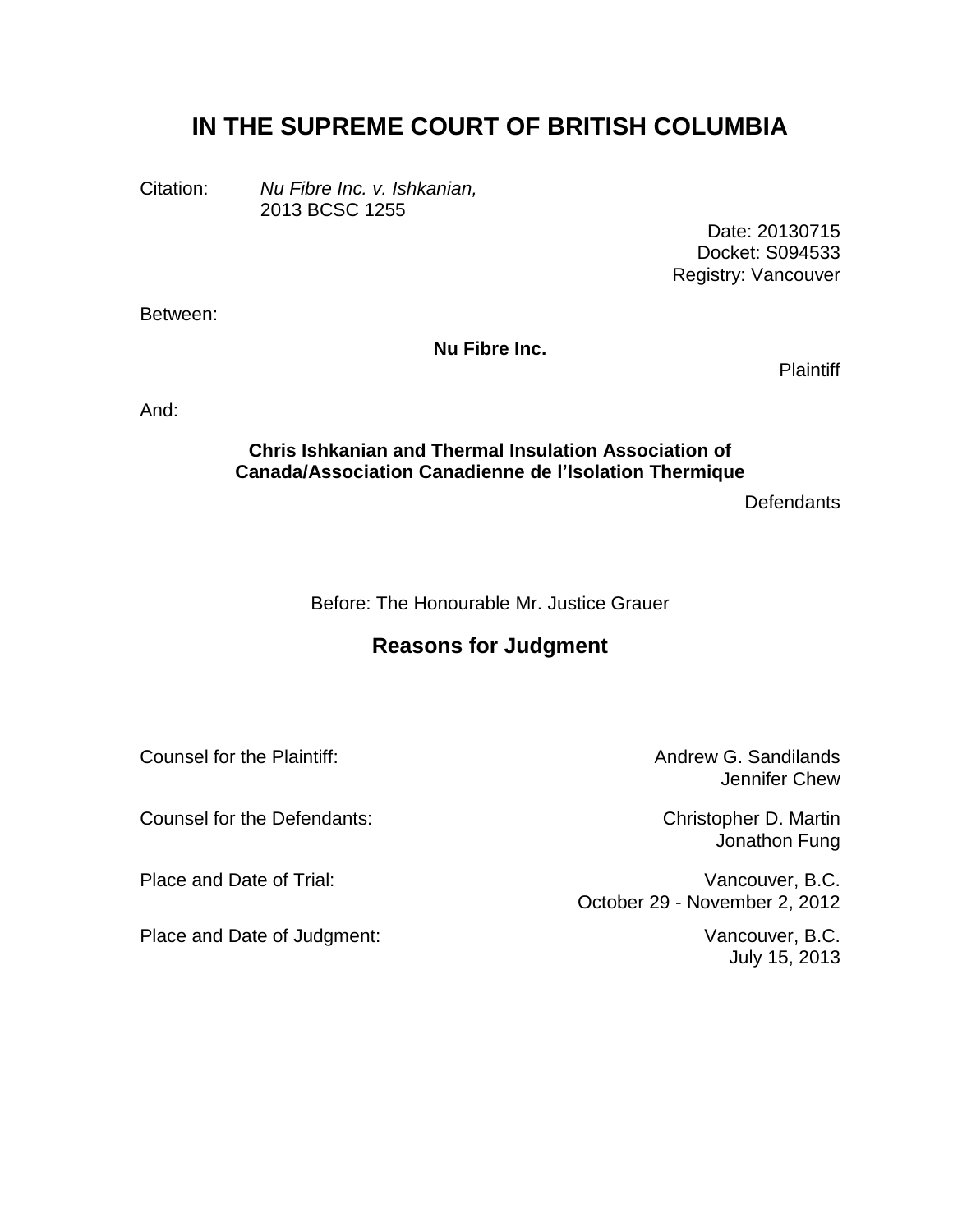# **INTRODUCTION**

[1] Nu Fibre is the manufacturer and distributor of fibreglass pipe insulation that is manufactured in China and distributed in Canada as Nu Fibre Tek Pipe. The product consists of the base fibreglass insulation and an "All Service Jacket" (ASJ) facing. As one would expect, it comes in a cylindrical shape to fit around pipes, and is surrounded by the ASJ which is made of aluminum and kraft paper. The ASJ keeps the insulation together, and acts as a vapour barrier.

[2] In this action, Nu Fibre alleges that the defendants Chris Ishkanian and Thermal Insulation Association of Canada ("TIAC") defamed its Tek Pipe product by suggesting, in essence, that it was defective (particularly in relation to its ASJ's moisture resistance quality) and failed to meet North American standards.

[3] Mr. Ishkanian was at the material time the president of TIAC, an industry association, and a director of the B.C. Insulation Contractors Association ("BCICA"), an association of insulation contractors that also acted as the negotiating arm for its unionized members. In addition, Mr. Ishkanian was active in the business of distributing mechanical insulation including pipe insulation, through a company called Burnaby Insulation Supplies Ltd. ("Burnaby Insulation"). In connection with the matters at issue, then, he wore three hats.

[4] Nu Fibre originally named two additional defendants: Donald Proctor and Reed Construction Data Inc. doing business as the Journal of Commerce, alleging that an article written by Mr. Proctor and published by the Journal of Commerce was similarly defamatory of its product. Mr. Proctor was never served, however, and the plaintiff reached a settlement with Reed Construction Data Inc./Journal of Commerce, against whom it then discontinued this action. Consequently only Mr. Ishkanian and TIAC participated in this trial.

[5] Mr. Ishkanian and TIAC rely upon the defences of justification, qualified privilege, fair comment on a matter of public interest, and responsible communication.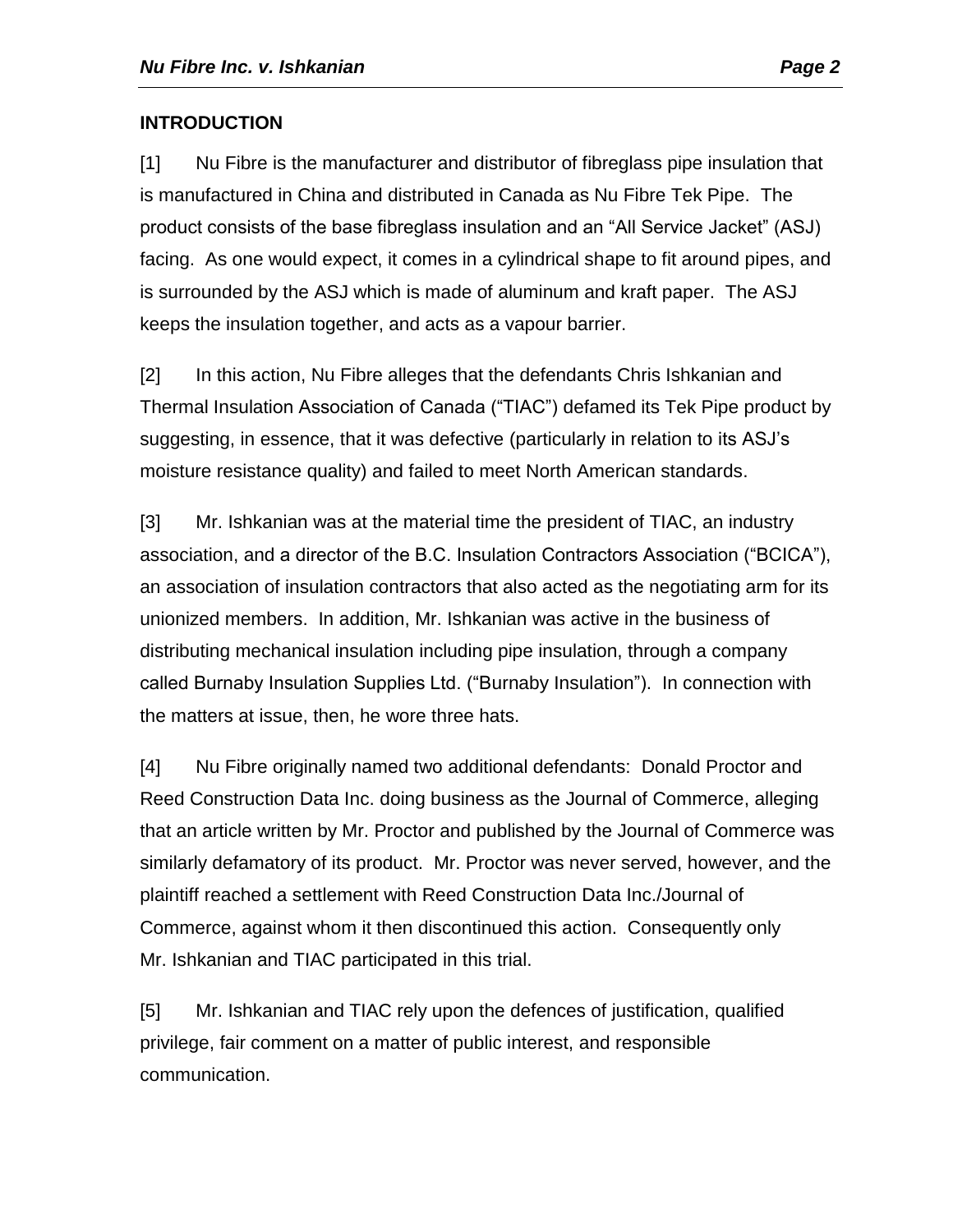# **BACKGROUND**

[6] Nu Fibre Tek Pipe has been widely used in Western Canada since 2005. It is sold in British Columbia through a wholesale distributor, Frost Insulation Supplies Inc., which company is related to Nu Fibre. Also related to Nu Fibre is Aarc-West Mechanical Insulation Inc., a commercial pipe insulation installer/contractor. Nu Fibre distributes directly to Aarc-West, while Frost distributes to other installers. These related companies thus cover the manufacture, importation, distribution and installation of Nu Fibre Tek Pipe. The corporate link is the principal of the companies, Mr. Chris Ceraldi.

[7] Originally an insulation contractor, Mr. Ceraldi developed these businesses to fill a gap in the market after a fire in 2004 at a Johns Manville plant reduced the availability of pipe insulation in North America. He purchased a Canadian company, Nu Fibre, that owned the rights to import a pipe insulation product, Tek Pipe, from China. This obliged him to import more pipe insulation than he could use as a contractor, and so he got into the distribution business. When the Chinese factory that produced the pipe insulation shut down, he joined with its former general manager to open a new manufacturing facility in China.

[8] Beginning in approximately 2007, some North American manufacturers voiced concerns, legitimately or otherwise I cannot say, about whether Tek Pipe and other similar products manufactured offshore and distributed in North America met North American product and performance standards. As someone involved in industry associations, Mr. Ishkanian was interested in industry standards and became involved in this discussion. He collected samples of the products from three different offshore manufacturers with which Burnaby Insulation dealt (Taita, G.C. and E insulation) and forwarded them to a representative of an American manufacturer, Industrial Insulation Group LLC. He could not be sure, but thought that he also forwarded a couple of samples brought in by one or two BCICA members.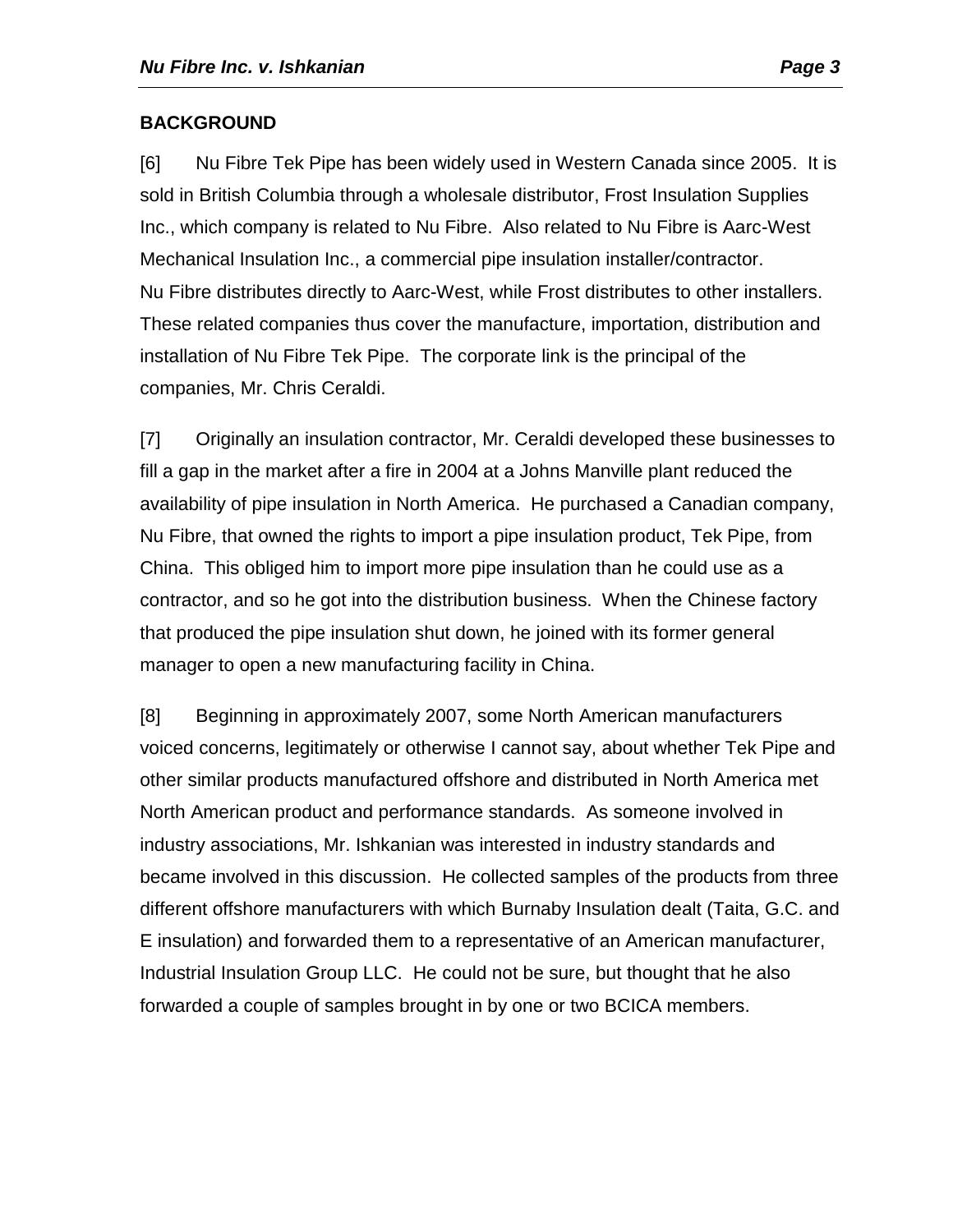[9] On May 29, 2008, the North American Insulation Manufacturers Association ("NAIMA") of Alexandria, Virginia, distributed the following letter:

To Whom It May Concern:

The North American Insulation Manufacturers Association (NAIMA) is committed to maintaining and advancing the quality and health and safety performance of insulation products impacting the North American marketplace. As part of that commitment, NAIMA and its members have been seeking all information regarding the claims of imported fiber glass and mineral wool pipe insulation products. Specifically we are looking for information about the products offered under the brand names Nu Fibre Tek Pipe, PolR 1000, E Insulation, G.C. and Taita.

Although versions of these products have been brought to market in various regions of North America during the past 3 or 4 years, accurate data substantiating product claims has been elusive and/or inconsistent. Concern about the performance of products has led the NAIMA Commercial and Industrial Committee to conduct a preliminary investigation involving testing for chemical composition, fire safety, mold resistance and other performance characteristics. The initial testing has confirmed that there may be cause for concern regarding various claims and potential product efficiencies. NAIMA is also looking for credible documentation for these materials, including test reports that support product claims and material safety data sheets.

This letter is to request your assistance in gathering further information about these products and the companies that import and distribute them so that NAIMA can assess to what degree further action is required. Test data, samples, documentation, information regarding actual installations and contact information regarding the importers themselves will all be useful.

Your co-operation is appreciated. Please recognize that this situation requires urgent attention. If you would like further information or clarification, please contact me at [phone number].

Sincerely,

(signed)

Charles C. Cottrell Vice President, Technical Services

[10] As part of this investigation, NAIMA commissioned and obtained for internal purposes a report from Gordon H. Hart, P.E., a consulting engineer with Artek Engineering LLC, dated July 24, 2008, entitled "FOREIGN PIPE INSULATION TESTING PROGRAM FOR THE NORTH AMERICAN INSULATION MANUFACTURERS' ASSOCIATION". That report provided in part:

**Summary:** Fiber glass pipe insulation samples, manufactured in China and Taiwan, were tested for certain mechanical and chemical properties. The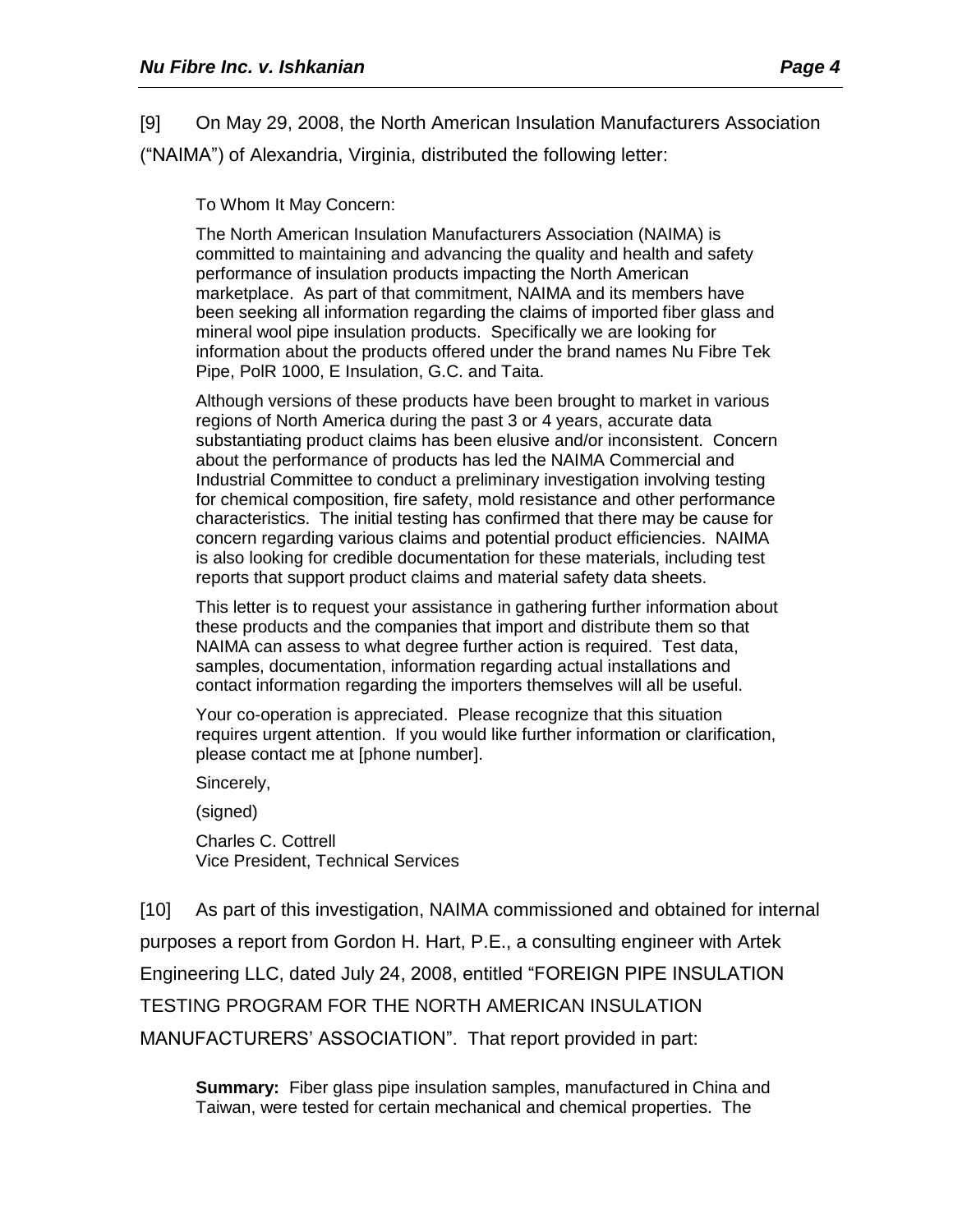fiber glass samples, all with ASJ facing, came from five different manufacturers/importers. Tests were conducted on both the insulation material and the ASJ facing. All of the samples tested were first sent to Artek Engineering for receipt/inspection and documentation. All samples received by Artek Engineering displayed no signs of damage and were in good condition. (NOTE: this report does not contain the names of manufacturers/importers or the product names. The five manufacturers/importers are referred to as manufacturers A through E. When this report refers to sample A, it is an insulation sample made by manufacturer A, and sample B is made by manufacturer B etc.)

The facings were tested for four of the requirements listed in ASTM C1136, the industry standard for a vapor retarders: vapour permeance, microbial growth, puncture resistance, and tensile strength. Three of the five sample failed the vapour permeance requirement, two of the samples failed the requirement for microbial growth, and one sample failed both the puncture resistance and tensile strength requirements.

…

…

#### **Comments on the Test Results**

The Product Data Sheets (PDSs) published by the manufacturers of the pipe insulations were reviewed and compared to the test results, where applicable. In a test for alkalinity, the sample from manufacturer E failed to meet the stated pH range.

Of the ASJ facings, only that on the samples from manufacturers B and D met all four of the requirements of ASTM C1136 evaluated, C1136 being the standard for vapor retarders. The samples from manufacturers A and C that were tested had particularly high values of water vapor permeance (and much greater than the maximum allowable value of 0.02 Perm) but the facing on manufacturer E's sample fails this requirement as well, just not by as great a margin as the other two. The ASJ facings on the samples from manufacturers B and D met the Water Vapor Permeance requirement.

The ASJ facings on the insulation samples from manufacturers C and E failed to meet the ASTM C1136 requirements for microbial growth. The ASJ facing on manufacturer C's product failed to meet the minimum requirements for puncture resistance and for tensile strength.

#### **Conclusions and Recommendations:**

…

Tests on the ASJ facings revealed that three of the five ASJ facing materials failed to meet the requirements of ASTM C1136, the standard for vapor retarder facing. The ASJ facings on the pipe insulations samples from manufacturers C and E [*sic - presumably should be A and C*] failed the water vapor permeance test by a significant margin. An effective vapor retarder is necessary for thermal insulation to perform on below ambient systems. In my expert opinion the high vapor permeance of the ASJ materials on these products can lead to failure in cold pipe applications.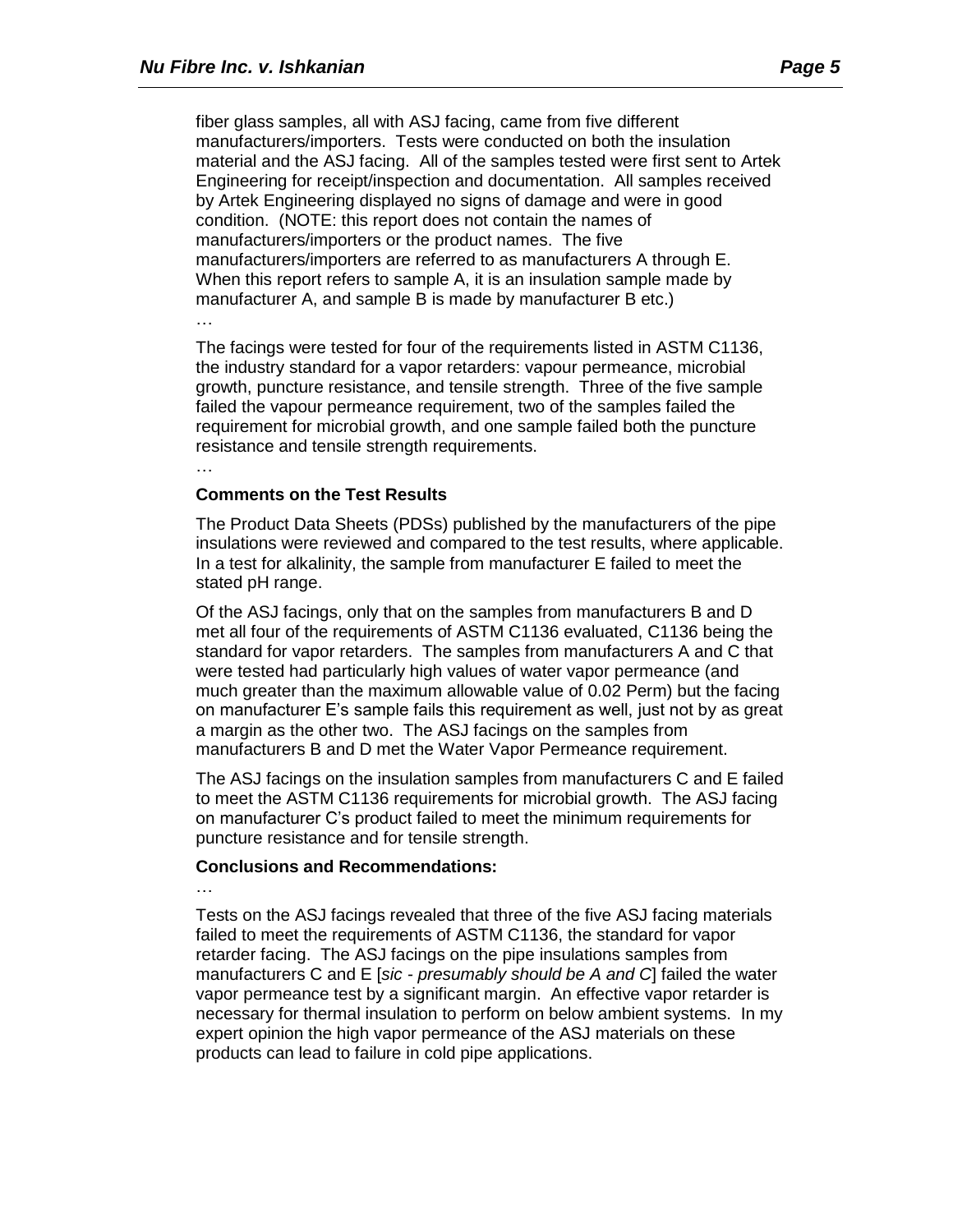[11] Much later, it was revealed that sample C in Mr. Hart's report was from Nu Fibre. The Nu Fibre sample had been obtained by Artek Engineering from third party sources - not from Nu Fibre or any of its authorized distributors.

[12] Mr. Ishkanian first became aware of the NAIMA letter and the Hart report between July 24 and 28, 2008, when he received copies. On July 28, 2008, in his capacity as a representative of BCICA, he met with a Senior Policy Adviser, Energy Efficiency Codes and Standards, in the B.C. Ministry of Energy, Mines and Petroleum Resources. The purpose of the meeting was to discuss how BCICA could assist in enhancing energy efficiency goals, and the NAIMA letter and Hart report were part of the discussion. The building code did not require the certification of mechanical insulation, and Mr. Ishkanian raised the point of how standards could be used to ensure the more effective and efficient use of mechanical insulation. The matter of code requirements was, however, outside of the Ministry's jurisdiction, and Mr. Ishkanian failed to excite any interest in the subject.

[13] The NAIMA letter and the Hart report were first brought to Mr. Ceraldi's attention in the mid to late summer of 2008. He did not then know whether the samples tested by Mr. Hart included one from Nu Fibre. But then, in the fall of 2008, as he described it, "the floodgates opened". He received phone calls from his customers, from engineering firms, from a reporter for The Province, and from others, raising concerns about his product. This, he alleges, was due to a series of defamatory emails published by Mr. Ishkanian. Mr. Ishkanian, as we have seen, was then not only employed by a distribution competitor, BIS, but was also actively involved in both TIAC and BCICA.

# **NU FIBRE CERTIFICATION**

[14] Beginning in 2005, Nu Fibre retained Intertek Testing Services NA Ltd., a division of Warnock Hersey and an accredited tester, to test its Tek Pipe product and certify its compliance with applicable ASTM (American Society for Testing and Materials) standards. Such certification was not required by the Building Code or any other applicable regulation, but was sought voluntarily. The procedures involved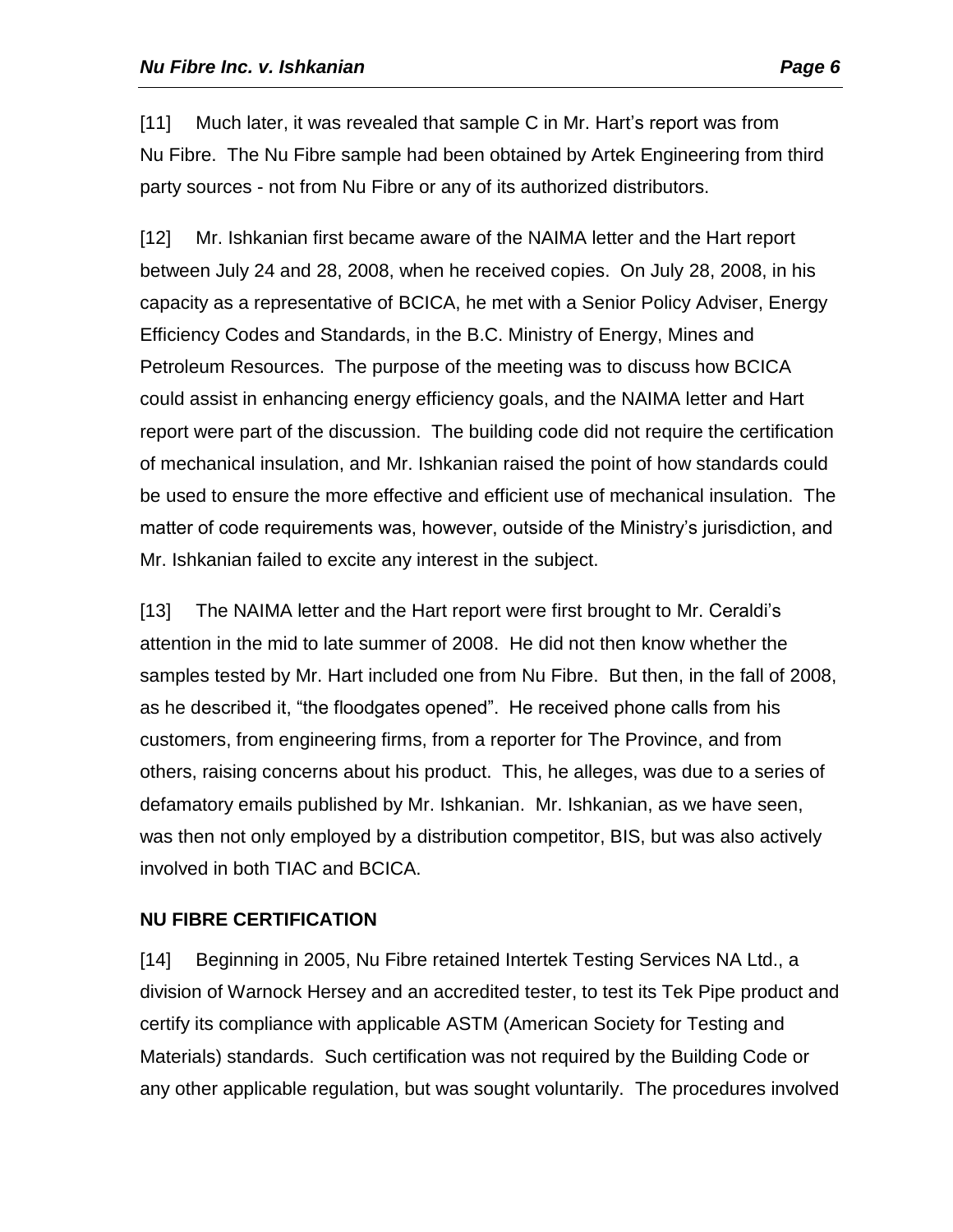factory inspections, quality control audits, and the testing of random production line samples "in good condition" from the factory, tested at Intertek's facility in Coquitlam.

[15] Of relevance to this case, Intertek certified that the tested Tek Pipe specimens conformed to the criteria for thermal conductivity, water vapour sorption and water vapour transmission set by standard ASTM C 547. As I understand it, standard ASTM C 547 is an omnibus standard for thermal fibre insulation that includes the requirements of ASTM 1136 referred to in the Hart report. The evidence did not disclose any other applicable industrial standard of any relevance to the issues in this case.

[16] Effective January 1, 2008, Nu Fibre changed the source for the paper facings of its ASJ from a Chinese manufacturer to a North American manufacturer. This was represented as an improvement, but made no difference to the certification. Tek Pipe received its C 547 certification both before and after this change.

[17] On the evidence, the standard testing protocol for certification to ASTM standards provides for testing the product in the condition in which it comes off the factory production line, not in whatever condition it may be by the time it has passed through the hands of third parties outside of the manufacturer's control. The former process, "certification testing", when successfully completed, permits the product to display certification marks on its packaging. It is the latter process, "marketplace testing", however, that was used by Mr. Hart of Artek Engineering in producing his report. Mr. Ceraldi observed that photographs disclosed much later showed that the carton of Tek Pipe received by Mr. Hart had sustained some damage on its way to Artek. There were no photographs of the samples themselves.

[18] It follows that in accordance with industry standards, a product's failure to meet ASTM standards in marketplace testing, which cannot rule out postmanufacture damage to the product, does not equate to a failure to meet the certification standards established by ASTM.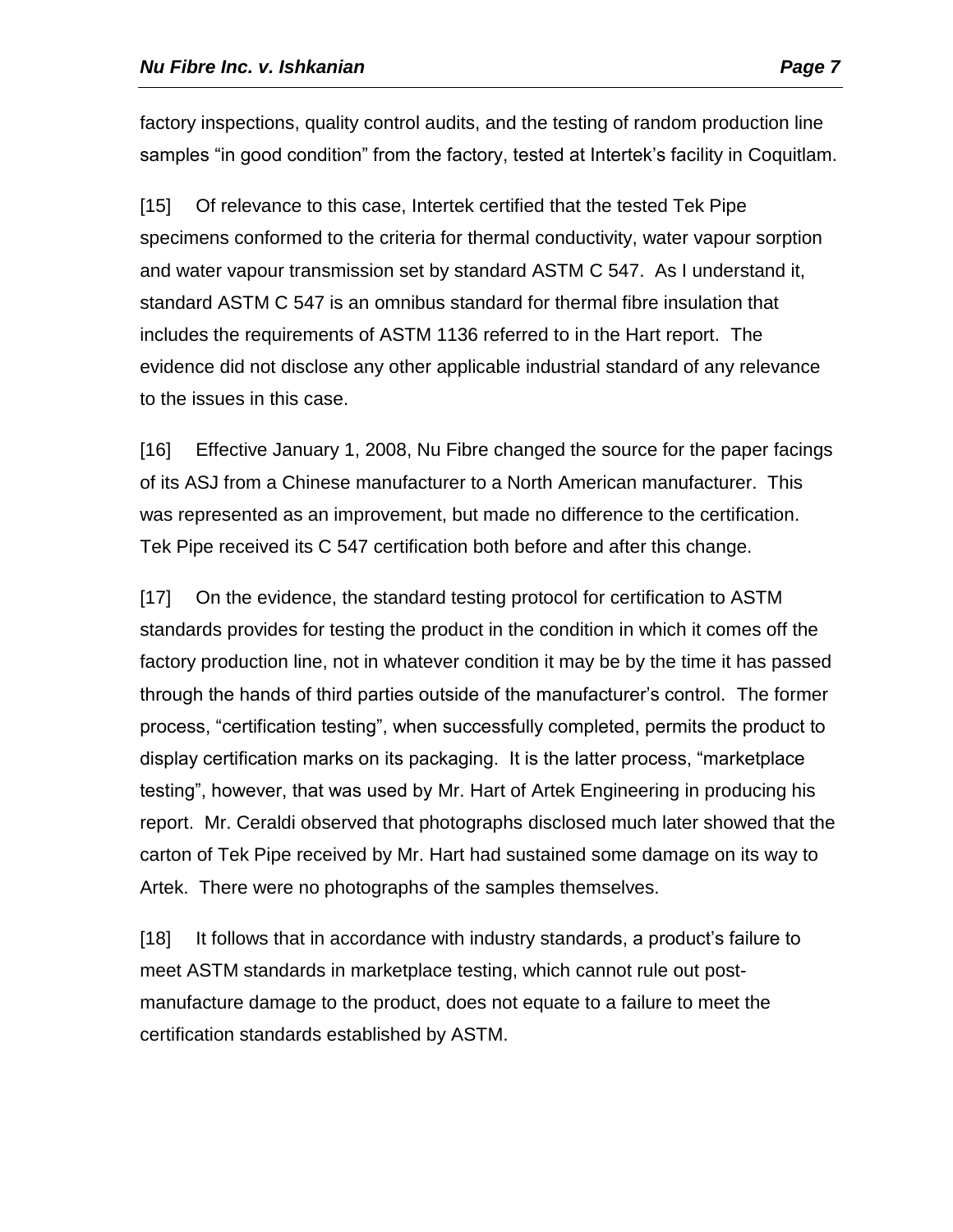# **THE ALLEGED DEFAMATION**

# **1. The Importance of Pleadings**

[19] The plaintiff alleges that the defendants defamed it in several publications, consisting of five emails and two articles.

[20] In considering the allegations, it is important to remember that defamation proceedings are technical in nature and pleading-dependent. A plaintiff must be precise in respect of the alleged defamatory words and their publication, just as a defendant must be precise as to the facts which he alleges justify his words in support of a plea of justification. See, for instance, *Meyer v. Chouhan*, 2001 BCSC 1446, *Fraser v. Central Ready-Mix Ltd.*, 1999 CanLII 2066, [1999] B.C.J. No. 2061 (S.C.), and *Farallon Mining v. St. Eloi*, 2012 BCSC 609.

[21] In this case, the plaintiff pleads that, by way of innuendo, words set out in the five emails, when taken together with the NAIMA letter and the Hart report that accompanied all of them as attachments, meant and were intended to mean that the plaintiff's Tek Pipe products were: "inferior and likely to allow ingress of water and eventually lead to mould and other construction deficiencies, and to sick building syndrome".

[22] The words of which the plaintiff complains are specified in the Amended Notice of Civil Claim, but the pleading does not distinguish which set of words appeared in which emails. Although the emails were all similar, they were not identical in content. Because the sting of the alleged defamation is alleged to arise by way of innuendo, I will set out the emails in full, highlighting those portions that are alleged to be defamatory.

[23] Before doing so, I observe that, as Professor R. E. Brown notes in his wellknown text, *Brown on Defamation*, looseleaf (2013 release), 2nd ed. (Toronto: Carswell 1999) at 5-193, "There is considerable confusion on the proper use of innuendos".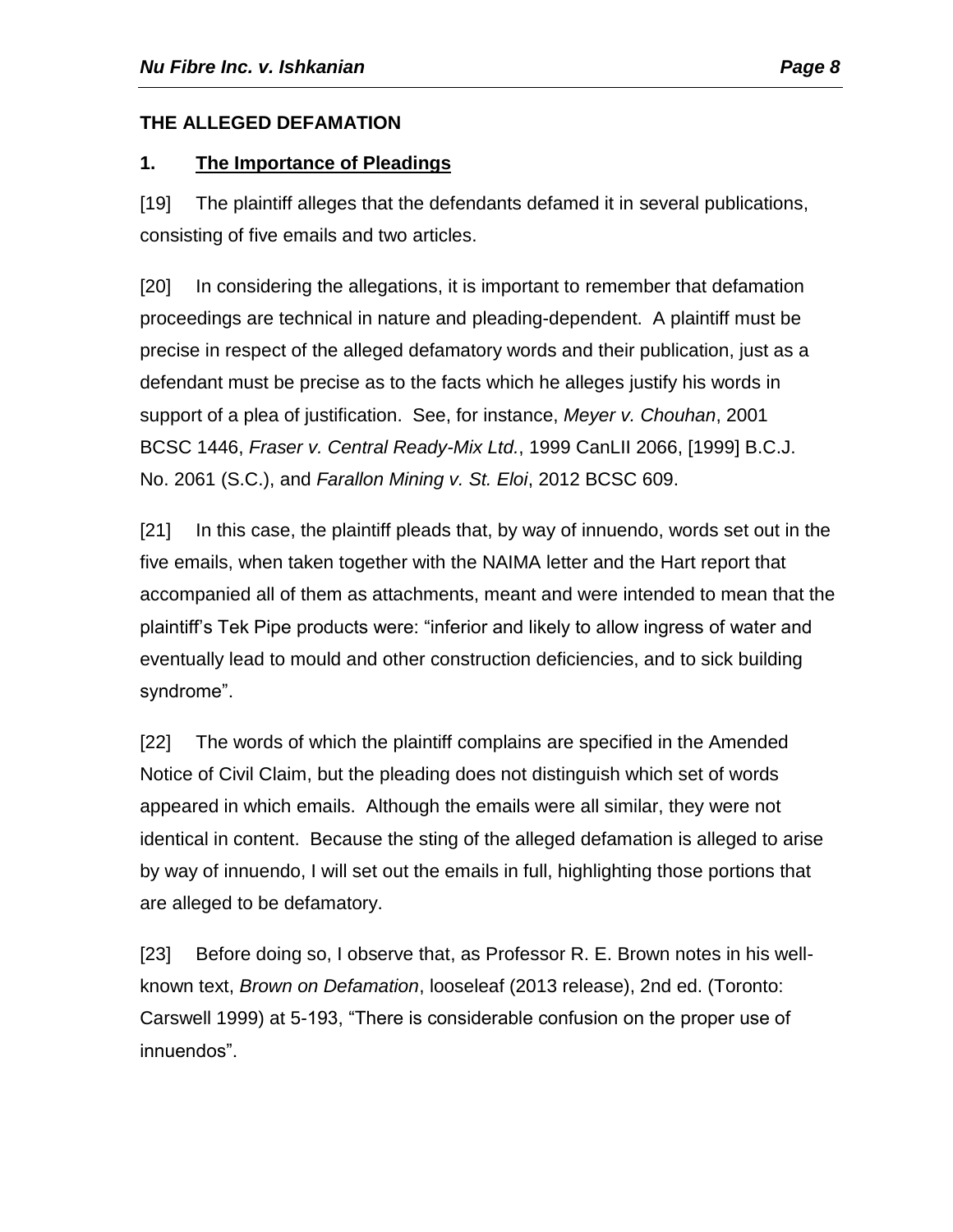[24] An innuendo arises where the plaintiff offers a particular meaning of the words that are alleged to be defamatory other than their literal meaning. It will be either an innuendo supported by the language itself; that is, an implication or inference reasonably arising from the natural and ordinary meaning of the words taken in context, or an innuendo that can be supported only by reference to some facts or circumstances extrinsic to the language of the publication (*Brown* at 5-194). The latter is described as a "true" or "legal" innuendo, whereas the former is sometimes described as a "popular" or "false" innuendo. If the plaintiff relies upon a true innuendo, then the specific extrinsic circumstances or facts known to the recipients that allegedly give rise to the defamatory meaning must be particularized.

[25] Although the Amended Notice of Civil Claim does not specify the type of innuendo upon which the plaintiff relies, it does plead the existence of facts "widely known in the industry" concerning the use of Nu Fibre Tek Pipe products in particular projects named in two of the emails. With respect to those emails, then, the plaintiff appears to be relying on true innuendo.

[26] No such particulars are pleaded in relation to the two articles. Accordingly, in relation to them, I take the plaintiff to be relying on false innuendo.

# **2. The Publications**

[27] When Mr. Ishkanian's discussion about standards with the Ministry of Energy, Mines and Petroleum Resources' senior policy adviser proved unproductive, it occurred to him that the topic would be an appropriate subject for an article in the TIAC Times, a magazine published for TIAC by PointOne Media Inc. under contract. Mr. Ishkanian raised the matter with TIAC's board, whose members were regularly canvassed for themes for publication. Mr. Ishkanian was then contacted by the former defendant Donald Proctor about writing an article, in which endeavour Mr. Ishkanian happily agreed to assist. He sent the following email to Mr. Proctor:

From: Chris Ishkanian Sent: Friday, September 26, 2008 3:16 PM To: dpro1@rogers.com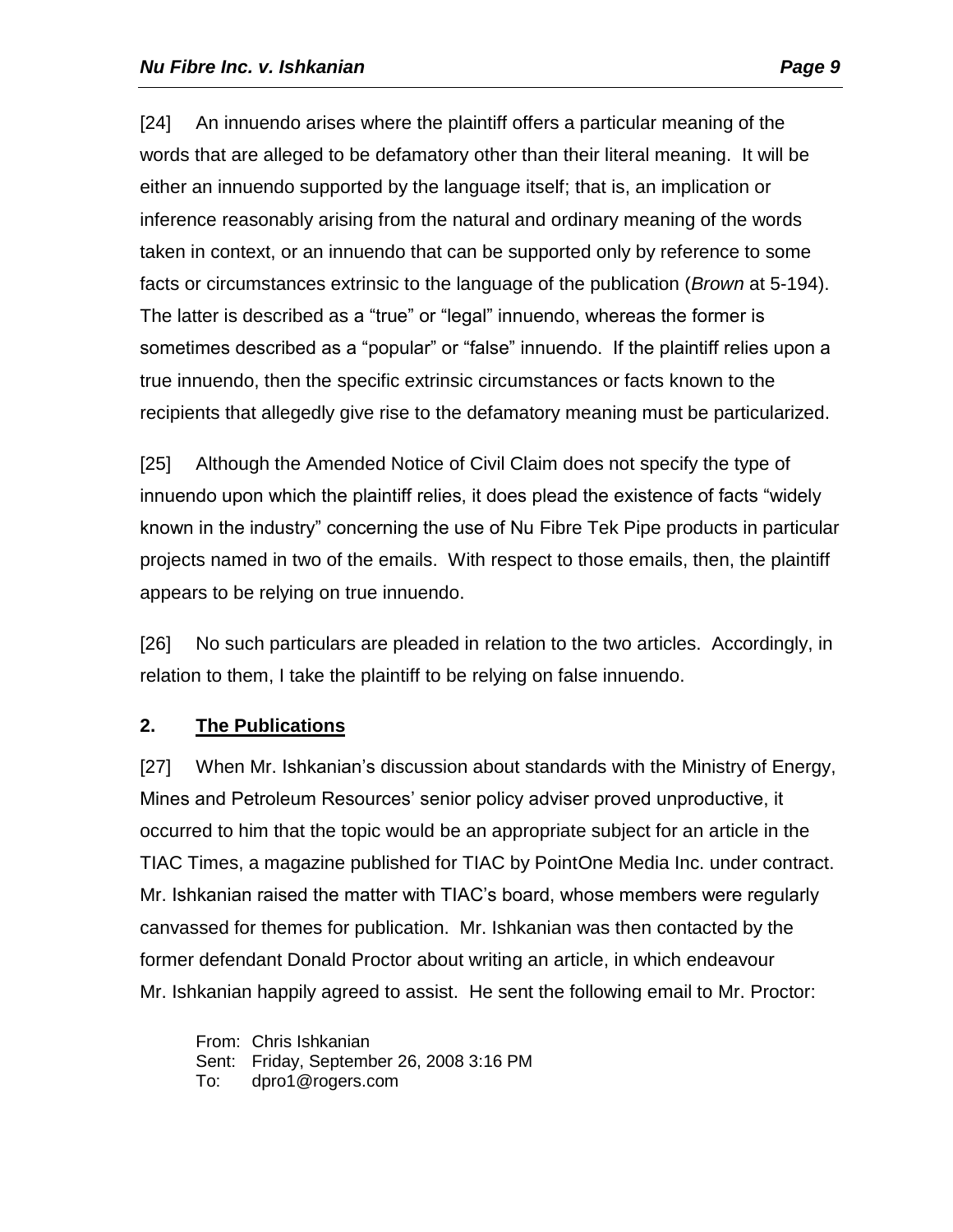Cc: Jessica Krippendorf; beverly.dalys@ontario.ca Subject: TIAC Times Attachments: NAIMA report.pdf

Don: Further to our conversation this afternoon I am forwarding a copy of the NAIMA report that outlines some testing that was done on offshore products. I think this would make a good follow-up story (or another story for the same issue) highlighting the problem of non-compliant insulation materials entering the market. The non-compliant products eventually fall into the efficiency topic to some degree. The NAIMA report highlights a key failure during the testing and that is with water/vapour permeance. When the vapour barrier fails in a below ambient or high humidity application condensation is formed. This moisture will saturate the insulation and once the insulation gets wet it does not provide ANY insulating value, therefore there is no energy efficiency. The more serious issue is the presence of moisture will promote mold growth. When you consider that the majority of the insulation work is concealed in walls and ceilings this mold may be forming for months, or years, before anyone notices a problem. Sick building syndrome comes to mind. The NAIMA testing contradicts the claims being made by the offshore suppliers and at some point this has to come to a head. It is our belief that most of the offshore material being installed is being done without the knowledge of the design engineer but that is only our speculation. More research should be done on this topic.

Note: This version of the NAIMA report does not name the products that failed but NAIMA will release a copy of the report naming names to government officials. Because I am in the competitive market NAIMA will not release the names to me. I can tell you that three of the five products that were tested don't use North American paper as a vapour barrier and two of the tested products do use North American paper as a vapour barrier. It is my guess that it is no coincidence that three products failed the test and two passed. I will get back to you next week with a report from Ontario.

Best regards

Chris Ishkanian Burnaby Insulation Supplies Ltd.

[28] Following this contact, Mr. Ishkanian sent emails to three engineers at major mechanical consulting firms, whose names he obtained from a colleague at Burnaby Insulation. The first was to Scott McEachern, an engineering consultant with Stantec Inc., a global consulting firm that had been involved in many projects supplied by Mr. Ceraldi's companies:

From: Chris Ishkanian Sent: Tuesday, September 30, 2008 5:05 PM To: scott.mceachern@stantec.com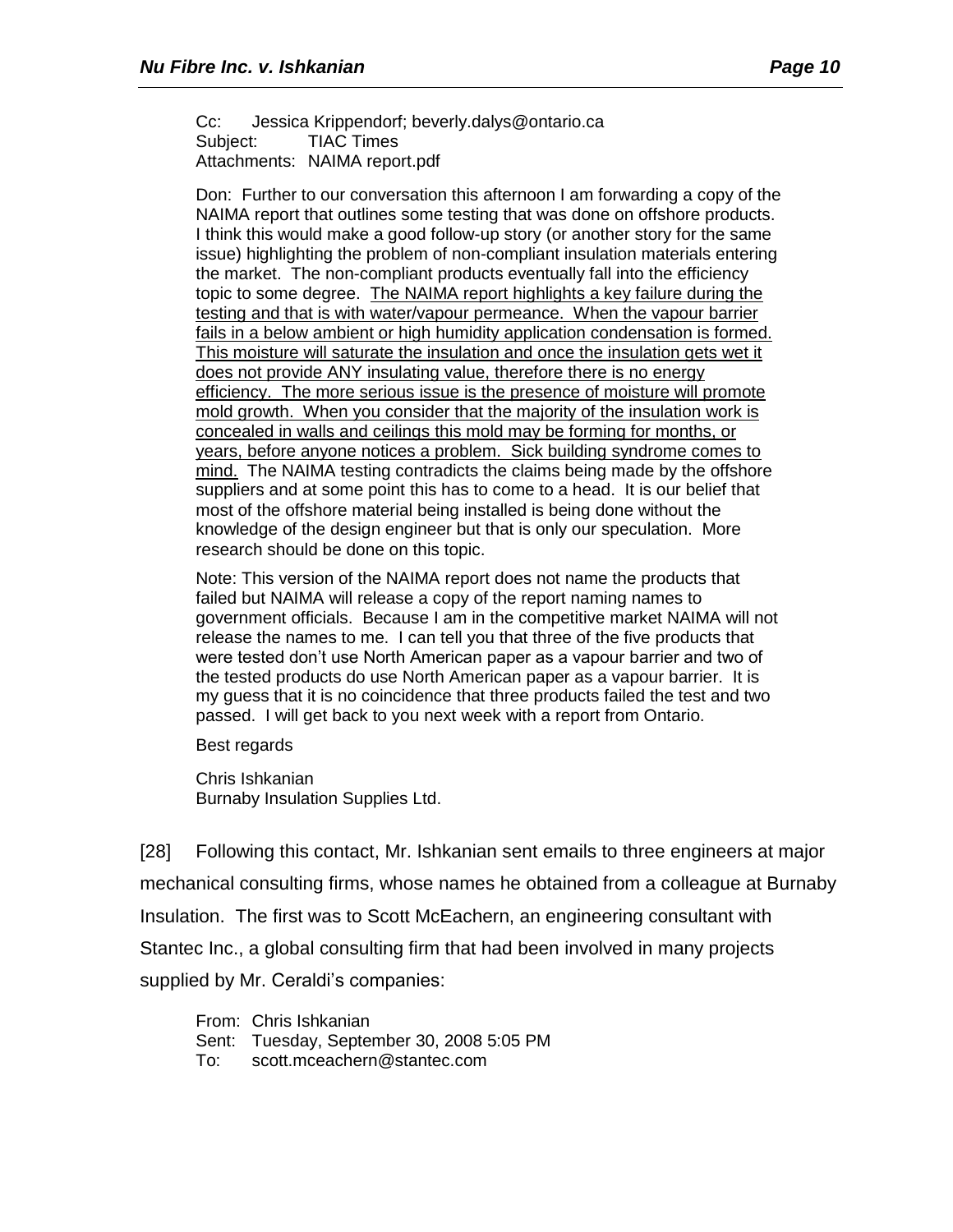Subject: Insulation update Attachments: NAIMA.pdf

Good afternoon Scott. My name is Chris lshkanian and I work for Burnaby Insulation Supplies. Steve Duzek from our office mentioned to me that you wanted to be kept up to date on any changes or situations that occur in the mechanical insulation field. Based on this assumption, I wanted to let you know that there is a fibreglass pipe insulation produced offshore (G.C. Insulation) that has been sold in the lower mainland market for a few years now on the basis of their claim to have completed some ASTM testing at lntertek in Coquitlam. Their data sheet and their cartons bear the lntertek/Warnock Hersey mark yet when I went to lntertek's website I could not find the company or their product listed. I contacted Intertek and they confirmed to me this afternoon that G.C. Insulation does not have any listings with Intertek. I wanted to let you know that based on this information G.C. Insulation does not seem to have any current North American testing information yet this product continues to be installed as if it did. Their data sheet and carton identification seem to be a bit misleading.

On another matter, I am forwarding a copy of a test report conducted by NAIMA with respect to claims being made by offshore fibreglass pipe insulation manufacturers. As stated in the report, three of the five offshore products tested failed the water sorption test and yet these products are promoted as being compliant to North American standards. This is a critical test as the failure of the vapour barrier will create condensation in high humidity or below ambient applications. This moisture will become a breading [*sic*] ground for mold and in applications where the insulation is concealed behind a wall or ceiling the mold could become a serious health issue long before the source of the problem is identified.

Of the five products tested, four have been sold in the lower mainland and Vancouver Island over the past few years and more recently three of them have taken over the majority of the work in this area. It is our estimate that 70 percent of the fibreglass pipe insulation being installed in commercial and institutional buildings in the lower mainland and Vancouver Island is coming from offshore and all three of the locally stocked offshore pipe insulation products are on the list of products NAIMA tested. While I can't tell you which of the three tested products failed, some large, high profile government buildings such as the Abottsford [*sic*] Hospital, Trade and Convention Center, Richmond Speed Skating Oval and the Olympic Residences on False Creek are a few of the jobs that have been insulated with an offshore fibreglass pipe insulation that was part of the NAIMA test. While NAIMA is not prepared to offer a copy of the test report that names the products that failed to our company, it is our understanding that NAIMA will send a copy of the complete report to certain government officials. If you know of anyone that may be interested in this information I can help to arrange for a copy to be sent directly from NAIMA. I would think that in light of the potential risk of a vapour barrier failure that someone would want to do some further research into this matter.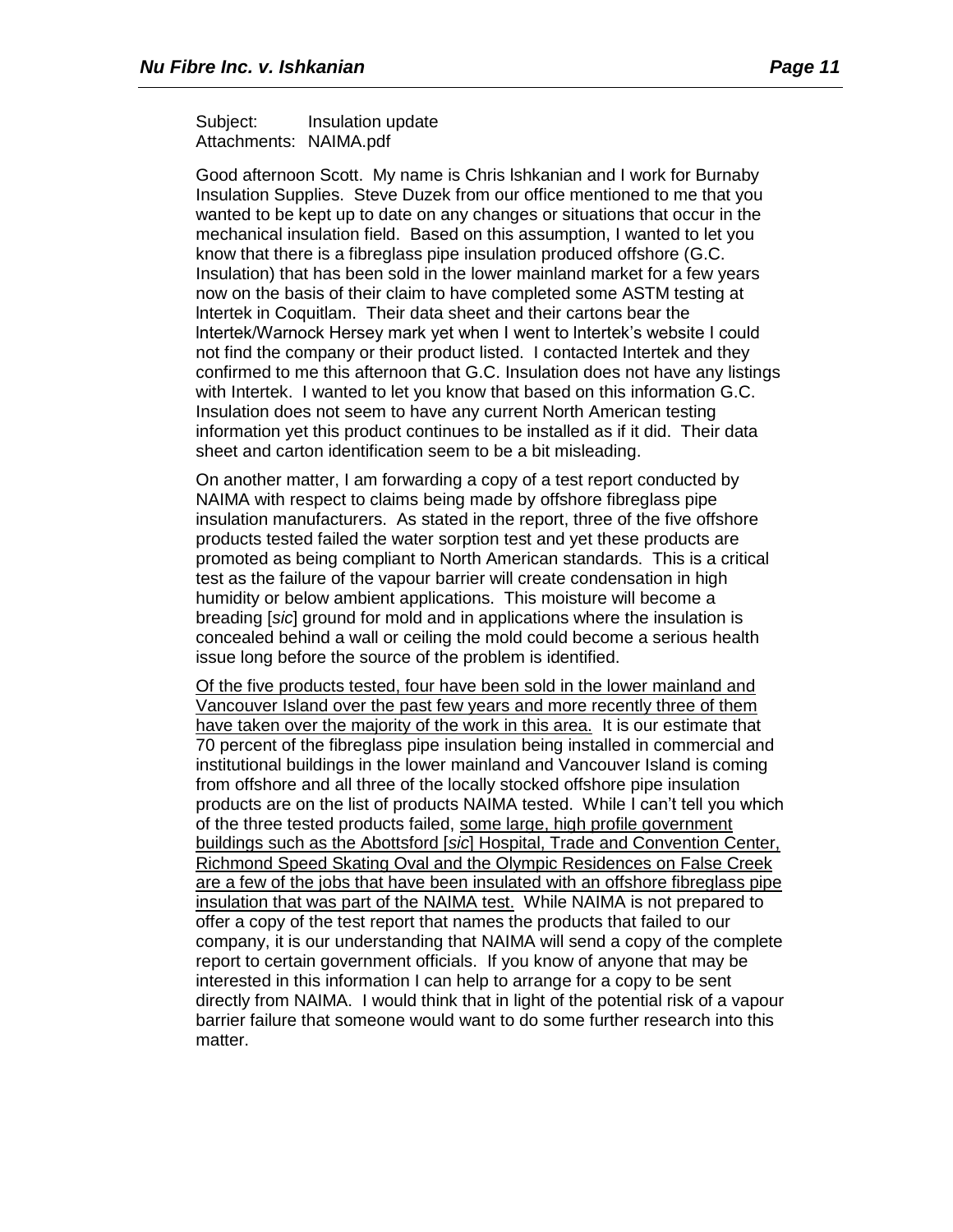If you have any questions on either subject, or wish to discuss these issues further, please do not hesitate to call.

Best regards

Chris Ishkanian Burnaby Insulation Supplies Ltd.

[29] The second, essentially a cut-and-paste of the first with an added last

paragraph, was sent to Scott Bruskiewich, a senior engineer with MCW Consultants, for whom Aarc-West had installed Nu Fibre insulation on a project.

From: Chris Ishkanian Sent: Tuesday, September 30, 2008 5:10 PM To: sbruskiewich@mcw.com Subject: Mechanical insulation Attachments: NAIMA.pdf

#### Good afternoon Steve.

My name is Chris lshkanian and I work for Burnaby Insulation Supplies. Steve Duzek from our office mentioned to me that you wanted to be kept up to date on any changes or situations that occur in the mechanical insulation field. Based on this assumption I wanted to let you know that there is a fibreglass pipe insulation produced offshore (G.C. Insulation) that has been sold in the lower mainland market for a few years now on the basis of their claim to have completed some ASTM testing at Intertek in Coquitlam. Their data sheet and their cartons bear the Intertek/Warnock Hersey mark yet when I went to Intertek's website I could not find the company or their product listed. I contacted Intertek and they confirmed to me this afternoon that G.C. Insulation does not have any listings with Intertek. I wanted to let you know that based on this information G.C. Insulation does not seem to have any current North American testing information yet this product continues to be installed as if it did. Their data sheet and carton identification seem to be a bit misleading.

On another matter, I am forwarding a copy of a test report conducted by NAIMA with respect to claims being made by offshore fibreglass pipe insulation manufacturers. As stated in the report, three of the five offshore products tested failed the water sorption test and yet these products are promoted as being compliant to North American standards. This is a critical test as the failure of the vapour barrier will create condensation in high humidity or below ambient applications. This moisture will become a breading [*sic*] ground for mold and in applications where the insulation is concealed behind a wall or ceiling the mold could become a serious health issue long before the source of the problem is identified.

Of the five products tested, four have been sold in the lower mainland and Vancouver Island over the past few years and more recently three of them have taken over the majority of the work in this area. It is our estimate that 70 percent of the fibreglass pipe insulation being installed in commercial and institutional buildings in the lower mainland and Vancouver Island is coming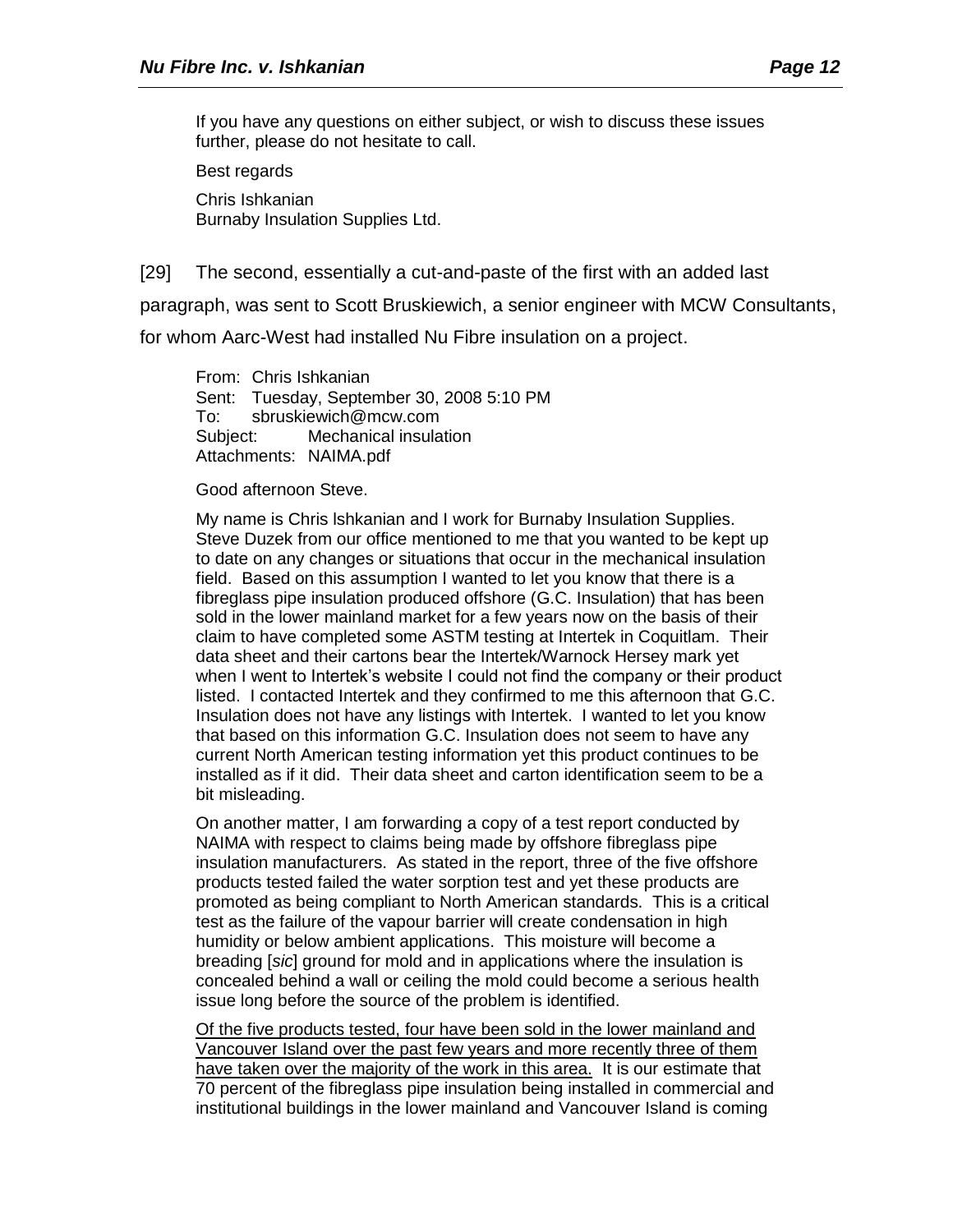from offshore and all three of the locally stocked offshore pipe insulation products are on the list of products NAIMA tested. While I can't tell you which of the three tested products failed, some large, high profile government buildings such as the Abottsford [*sic*] Hospital, Trade and Convention Center, Richmond Speed Skating Oval and the OIympic Residences on False Creek are a few of the jobs that have been insulated with an offshore fibreglass pipe insulation that was part of the NAIMA test. While NAIMA is not prepared to offer a copy of the test report that names the products that failed to our company, it is our understanding that NAIMA will send a copy of the complete report to certain government officials. If you know of anyone that may be interested in this information I can help to arrange for a copy to be sent directly from NAIMA. I would think that in light of the potential risk of a vapour barrier failure that someone would want to do some further research into this matter.

Further to this, I am on the board of directors of the BC Insulation Contractors Association and would welcome the opportunity to meet with you to discuss some exciting programs we are working on. Your feedback would be beneficial to as we are developing a quality assurance program that we believe is long overdue. If this is of interest to you please do not hesitate to call.

Best regards

Chris Ishkanian Burnaby Insulation Supplies Ltd.

[30] The third was to Mike Kirstiuk, an engineer with Earth Tech, a large engineering consulting firm. Although the Amended Notice of Civil Claim includes this email among the defamatory documents that Mr. Ishkanian is alleged to have published, it contains none of the words pleaded as being defamatory. Accordingly, I set it out for completeness, but I will not refer to it further:

From: Chris Ishkanian Sent: Thursday, November 13, 2008 5:26 PM To: Mike.Kirstiuk@earthtech.ca Subject: Imported fibreglass pipe insulation Attachments: NAIMA.pdf

Mike: I was given your contact information from Steve Duzek in our office. Steve suggested that I contact you in order to update you on some developements [*sic*] in the mechanical insulation industry. In the past few years we have experienced a dramatic increase in offshore fibreglass pipe insulation being installed in the lower mainland. As an industry we have questioned the acceptance of these products on the basis that some of these products have not conducted proper ASTM testing to confirm their compliance to North American standards. Quite often we see an importer of offshore products send in a sample of pipe insulation to lntertek in Coquitlam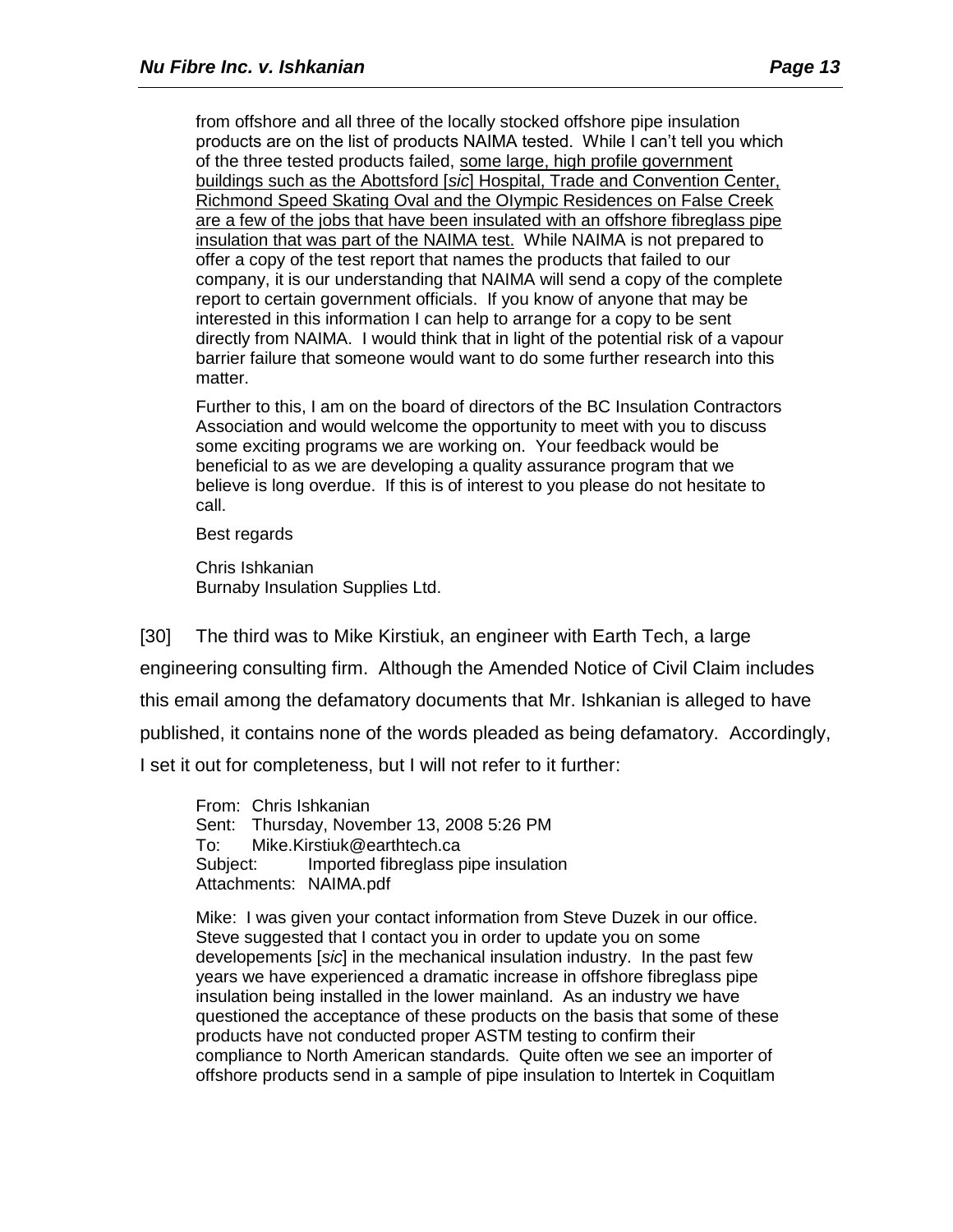for a simple flame and smoke test but that is a very small part of the certification process.

The North American Insulation Manufacturers Association (NAIMA) conducted some independant testing of five offshore products that are currently in the market. Of these five, the Taita brand is no longer being imported into Canada. I am forwarding a copy of the test results issued by NAIMA for your reference. As the report states, three of the five products failed the water permeance test which is a critical element in below ambient or high humidity applications. Unfortunately, we cannot access a copy of this report that actually names the products that failed, but NAIMA has indicated that they would provide this information to government officials. At this point, I cannot tell you which products failed but I can tell you that three of the five products tested are being used extensively in the lower mainland. One thing the report does bring to light is the fact that third party testing seems to have shown different performance results than the manufacturers' data sheets are claiming. Further testing may be required to confirm other compliance issues such as thermal conductivity and flame and smoke tests.

If you wish to discuss how this matter may impact your projects I would be pleased to discuss this with you further. If you have any questions, please do not hesitate to call.

Best regards

Chris Ishkanian Burnaby Insulation Supplies Ltd.

[31] In the meantime, Mr. Ishkanian also attempted to awaken interest in the press, with the following email to a reporter at *The Province*:

From: Chris Ishkanian Sent: Monday, November 10, 2008 4:20 PM To: dinwood@theprovince.com Subject: Insulation testing Attachments: NAIMA report.pdf; Intertek RE Listing Directory.htm; gcsubmittalsheet.pdf; Picture 002.jpg

Here is a copy of the NAIMA test report as we discussed, which is followed by two pages taken from the building code that reference pipe insulation. There are two things to note in the building code: 1) The insulation should not promote mold growth. 2) The insulation must meet certain flame spread and smoke developed standards. There is not much else under the building code to prevent untested materials from being used. One area of misinformation is the difference between testing and certification. Anyone can have Intertek perform tests on a sample of pipe insulation without verifying where it came from. Intertek will run the test and produce a report of their findings but that does not mean the product is certified. Nor does it ensure that any future product sold under that brand will meet the criteria of the tested sample because no one knows where the sample came from. The other important issue is follow up testing after the report is done. In order for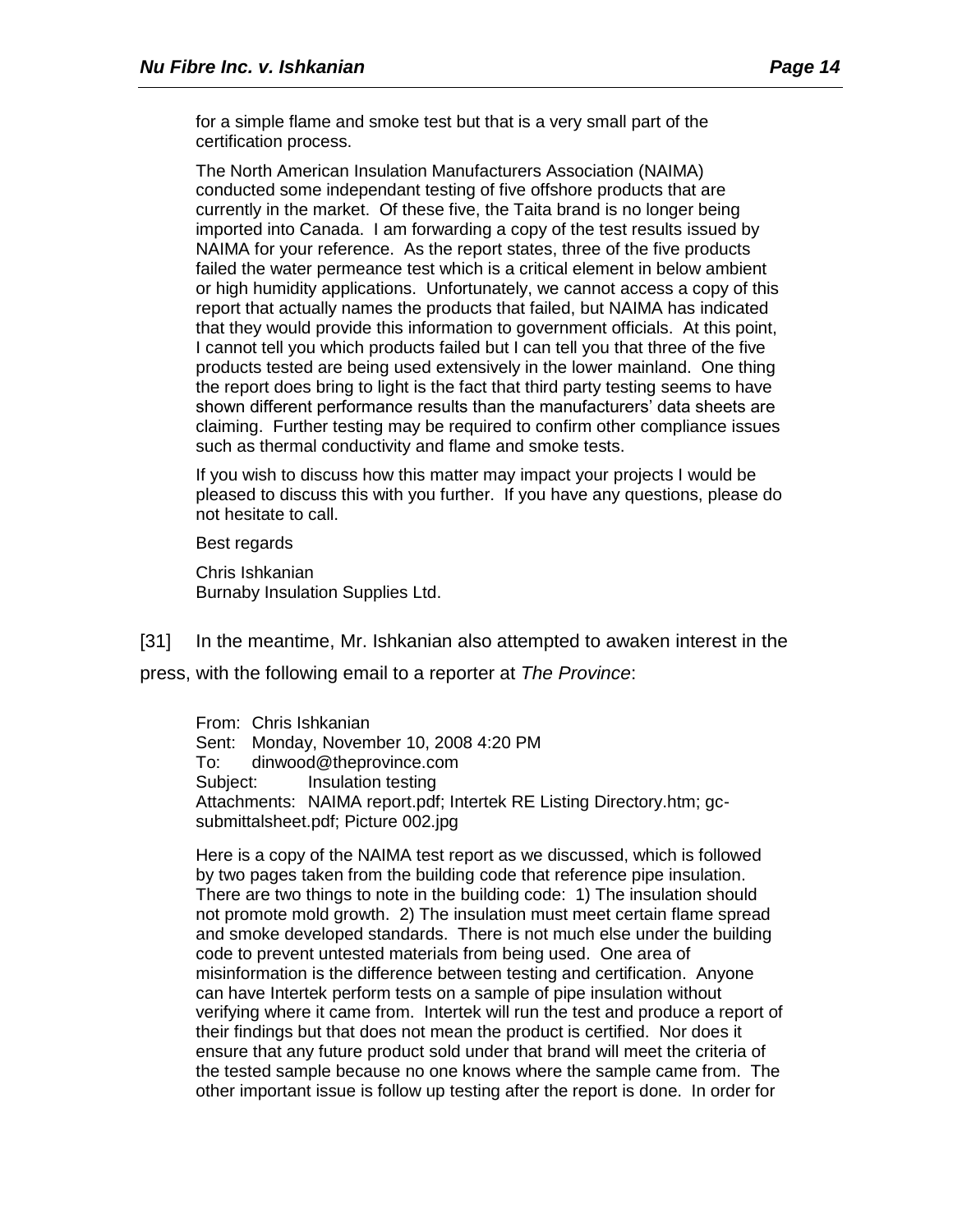a product to be certified random testing is done to confirm the product meets the criteria of the original test sample. A licencing agreement is made between the manufacturer and the issuing testing agency and the manufacturer can use the licenced mark on their products. In the case of a simple test report, no licencing agreement is in place and no follow up inspections are required. Yet, the test results are reported on a product data sheet and the product is represented in the market as having proper testing done when in fact that is only part of the story. Testing is different than certification.

Three of the five products tested by NAIMA are currently being installed in the lower mainland on a wide variety of projects. The Taita brand is no longer being imported to this market and PoIR is mainly sold in Eastern Canada. One of the products, G.C. Insulation, is being used extensively in town yet they have no current Intertek listings even though they print the Intertek mark on their data sheets and product cartons. I am including an email I received from Intertek as a result of my research into what type of tests Intertek had performed on behalf of G.C. and as you can see all listings were puIled. NuFibre is another one of the five products and the manufacturing plant in China closed down a few months ago. If this insulation was one of the ones that failed, who is going to stand behind the product? FYI, NuFibre was used exclusively at the Abbotsford Hospital, Richmond Speed Skating OvaI and the Trade and Convention Centre to name a few. I would think that someone should be asking questions and verify that the NuFibre product that is installed in these buildings did not fail the test. Random samples of installed product should be performed to ensure there are no potential problems. The Olympic Village is a smorgasboard [*sic*] of insulation products in that there are a number of different contractors on site, all using different insulation materials. Some are North American made and some are from offshore. As a representative of this industry, my concern is if there is a vapour barrier failure on this site will ALL fibreglass insulation materials with a vapour barrier jacket get painted with the same brush? The North American manufacturers have spent years testing their products to ensure they meet the ASTM standards and continue to perform random tests throughout the year. The same can't be said for some of the offshore materials that are currently being installed. After you have had a chance to review this information, give me a call and we can discuss this further.

#### Best regards

Chris Ishkanian Burnaby Insulation Supplies Ltd.

[32] Although this email contains passages that are similar to the words complained of, it does not in fact contain those words as pleaded. It cannot, therefore, form part of the claim for defamation; I include it for completeness, and as evidence of Mr. Ishkanian's state of mind.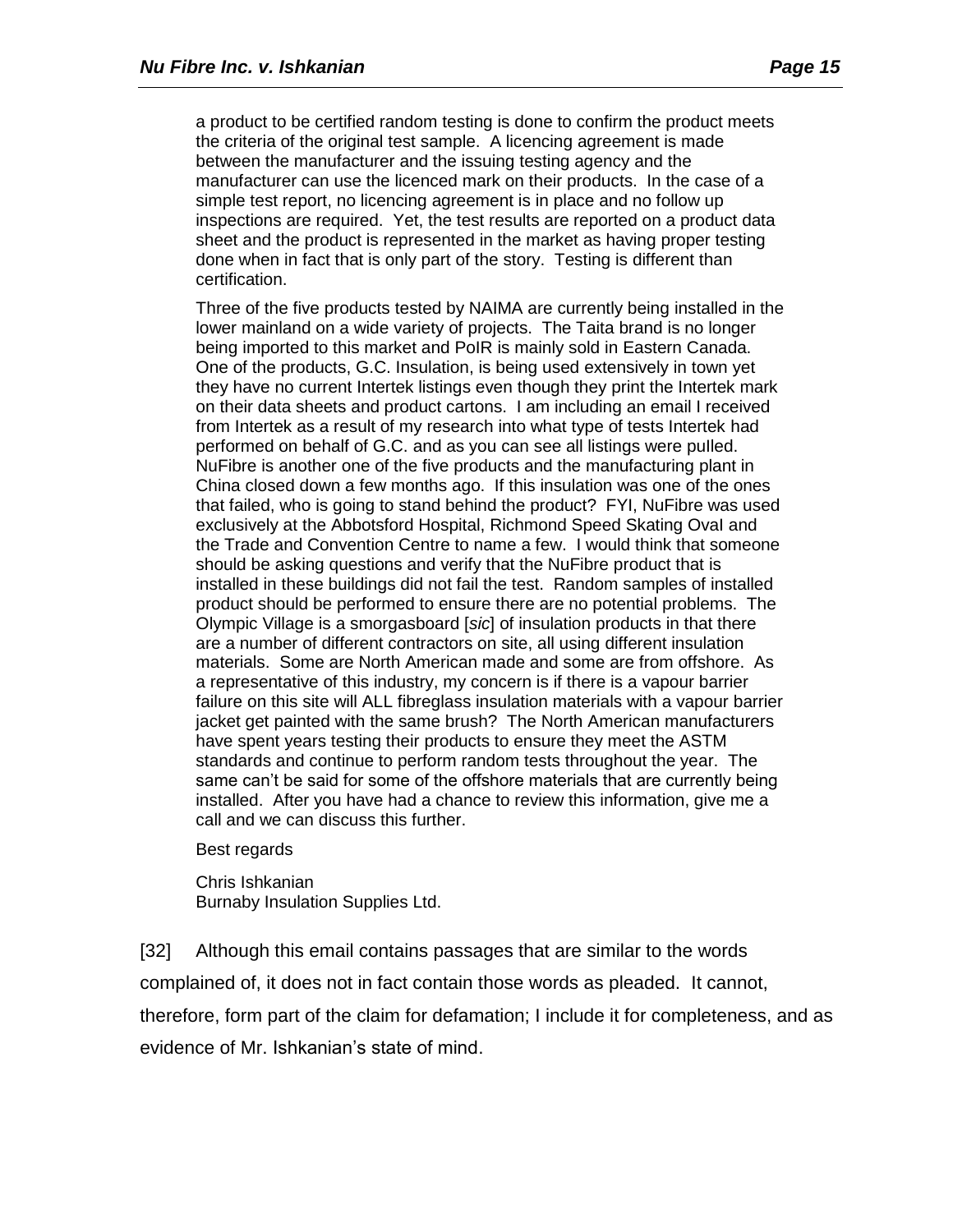[33] As noted, the plaintiff pleads in relation to these emails the existence of extrinsic facts:

It was widely known in the industry that Nu Fibre Tek Pipe products were one of three products which were at that time being installed in a wide variety of projects, and Tek Pipe products were installed in Abbotsford Hospital, the Trade and Convention Centre, Richmond Speed Skating Oval and the Olympic Residences on False Creek.

[34] That pleading is, however, relevant only to the emails to Mr. McEachern and Mr. Bruskiewich. The email to Mr. Proctor did not refer to those projects, and the other two emails, to Mr. Kirstiuk and Mr. Inwood at The Province, did not contain words that were particularized as defamatory.

[35] Mr. Ishkanian received no response to any of these emails (other than the one to Mr. Proctor), but Mr. Ceraldi did. Mr. Bruskiewich, for instance, called to enquire whether the Nu Fibre insulation he had used in a recent project was going to be a big problem.

[36] Finally, we come to the article written by the former defendant Don Proctor. It was published in two slightly different forms, first in the Journal of Commerce, and shortly after in the TIAC Times.

[37] Mr. Ishkanian provided information to Mr. Proctor for inclusion in the article, and reviewed and edited Mr. Proctor's draft in preparation for publication in the TIAC Times. Mr. Proctor asked him if he could submit it for publication in the Journal of Commerce. Mr. Ishkanian agreed, so long as his edits were included. What Mr. Proctor did not appreciate, and Mr. Ishkanian overlooked, was that Mr. Ishkanian contacted PointOne Media around that same time to make some a last minute edit to the TIAC Times version of which Mr. Proctor was unaware. This edit consisted of removing the names of the five manufacturers whose products had been tested: Nu Fibre Tek Pipe, PolR 1000, E Insulation, G.C. and Taita. Consequently, the article as published in the Journal of Commerce on January 21, 2009, read as follows, with the words complained of underlined: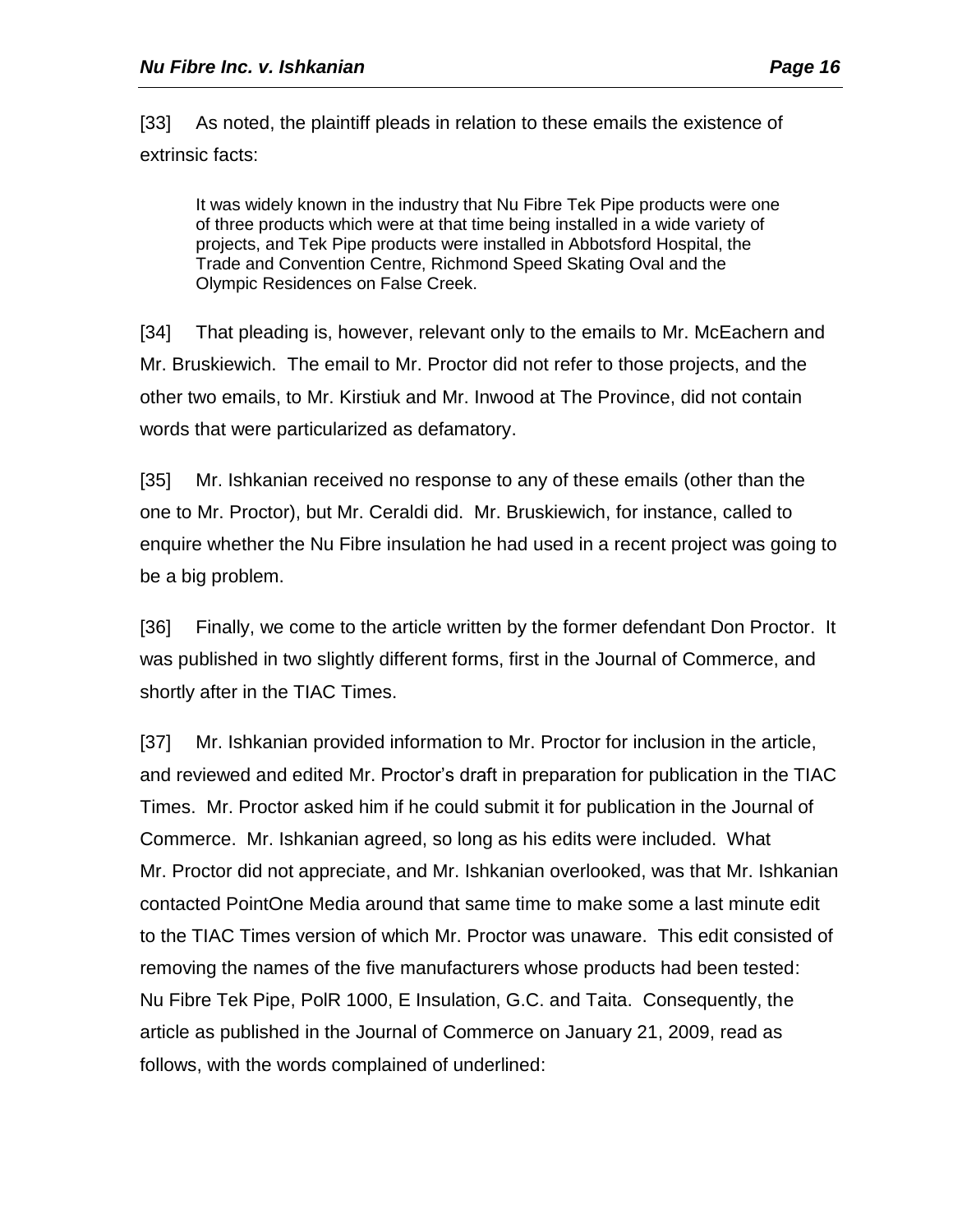Don Proctor **Correspondent** 

A number of high-profile Canadian construction projects are using fibreglass and mineral wool pipe insulation products made in China and Taiwan that may not meet all of the required insulation tests.

Some industry experts fear that the deficiencies could result in moisture problems causing mold.

In tests commissioned by the North American Insulation Manufacturers Association (NAIMA) on five offshore installation products, three failed ASTM C1136 tests for vapor permeance and microbial growth, said Chris Ishkanian, president of the Thermal Insulation Association of Canada (TIAC).

In a nutshell, the products absorbed moisture, thereby losing insulation value and potentially becoming a breeding ground for mold.

The tests were conducted by a certified third-party lab.

The results contradict compliance statements being made on some of the offshore manufacturers' data sheets and could bring into question the validity of other compliance statements.

Making matters worse, NAIMA won't release the names of the insulation manufacturers that failed ASTM C1136, Ishkanian pointed out.

"It's a puzzling decision by NAIMA, but they are doing the industry a great injustice by sitting on the information," he said.

Ishkanian added that no organisation or government agency is pressuring the offshore manufacturers to be accountable for their deficiencies.

"So who's going to have to pay for mold remediation?" He asked.

Charles Cottrell, vice-president of technical services of NAIMA, declined to discuss the issue.

The five products tested by NAIMA were Nu Fibre Tek Pipe, PolR 1000, E Insulation, G.C. and Taita.

In a letter dated May 28, 2008, sent to engineers, TIAC and various other building trade associations, Cottrell wrote that NAIMA is looking for credible documentation, including test reports supporting product claims and material safety data sheets on the five products.

"Although versions of these products have been brought to market in various regions of North America over the past three or four years, accurate data substantiating product claims has been elusive and/or inconsistent," Cottrell wrote.

Ishkanian said it is the owner's or the engineering consultant's responsibility for specifying the right product.

But, many design/engineering consultants accept insulation products based on "single-test results" from accredited third party labs, rather than insisting on third-party certification that involves a comprehensive list of tests that meet the ASTM C547 standard.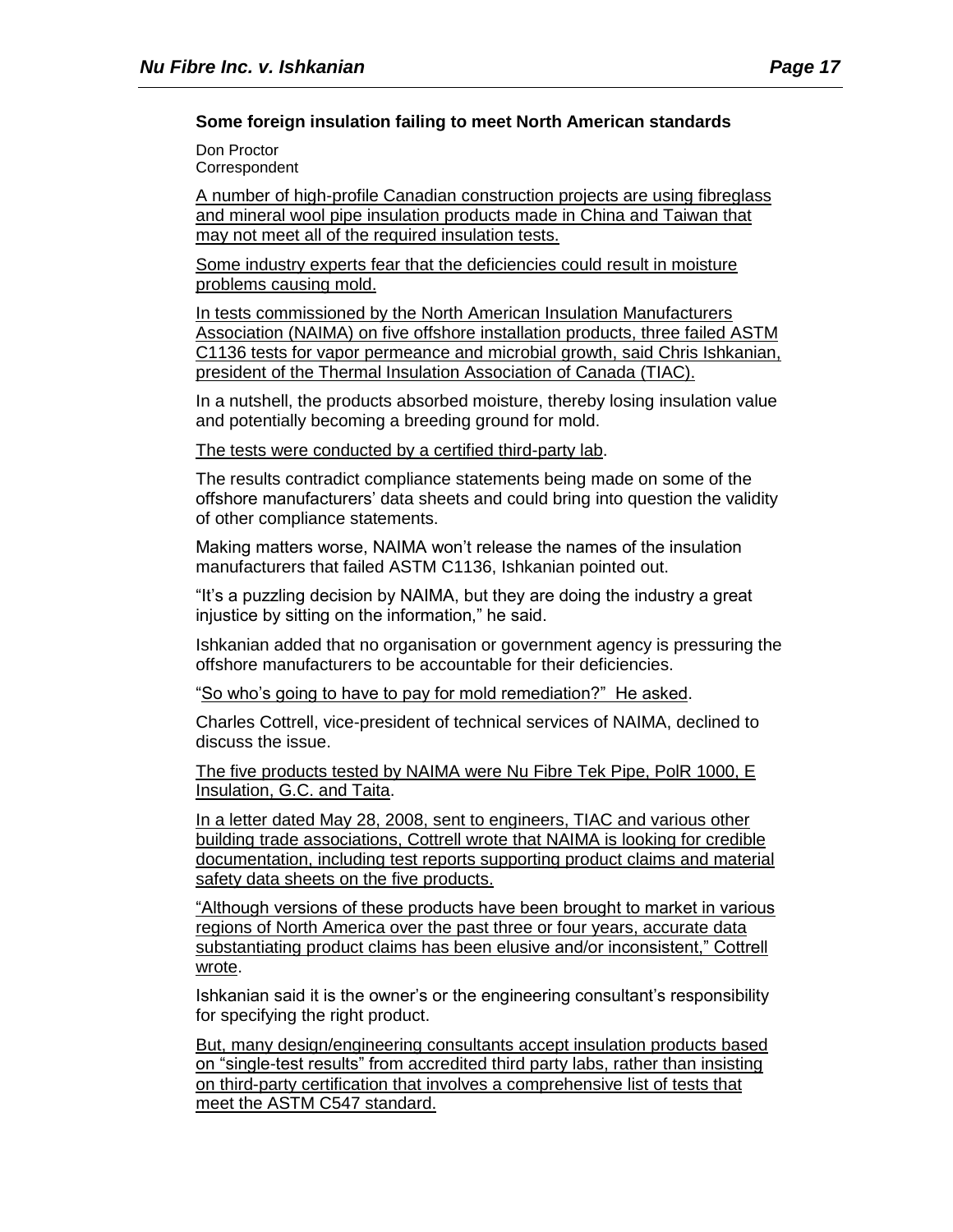Third-party labs include ULC or Intertek/Warnock Hersey.

A further concern is that some offshore manufacturers claim their products meet Canadian insulation standards, even though they don't have an ASTM C-547 stab of approval.

"We're finding that in some regions the CAN/ULC A102-03 flame and smoke tests are the only tests that have been done," he said.

That may be good enough to get the nod of approval from some engineering consultants, but should it be?

Critical tests not conducted by single-test manufacturers include compatibility with stainless steel, material shrinkage, vapor permeance and thermal performance.

"As an industry, we need to enforce all the components of ASTM C-547 as the minimum national requirement," said Ishkanian.

The industry is powerless to stop buildings from being constructed with inferior insulation products, he added. This makes it all the more important for engineering consultants to only use third-party certified products.

Even then, policing won't be easy.

"Right now there is very little site enforcement and very little understanding of what to look for," he said.

The TIAC president said that collecting samples for testing should be done at the production facilities.

The testing should include a full audit of the raw materials, a review of the manufacturing process and comprehensive testing of random samplings of products on the production line up to four times annually.

Products passing muster would receive a stamp of approval (a certifier's label) from the testing lab and a licensing agreement would be signed.

The agreement would allow the manufacturer to continue to use the approved stab, as long as it maintains the manufacturing process and Ron materials used to produce the test samples.

[38] I pause to observe that the recommended testing process described in the last four paragraphs is precisely the process that Nu Fibre Tek Pipe underwent with Intertek to obtain its C 547 certification. It was not the process employed by Mr. Hart mentioned in the third paragraph.

[39] The plaintiff pleads that in their natural and ordinary meanings, these words meant and were understood to mean:

(a) that the products tested did not meet ASTM C-1136 or ASTM C-547 standards;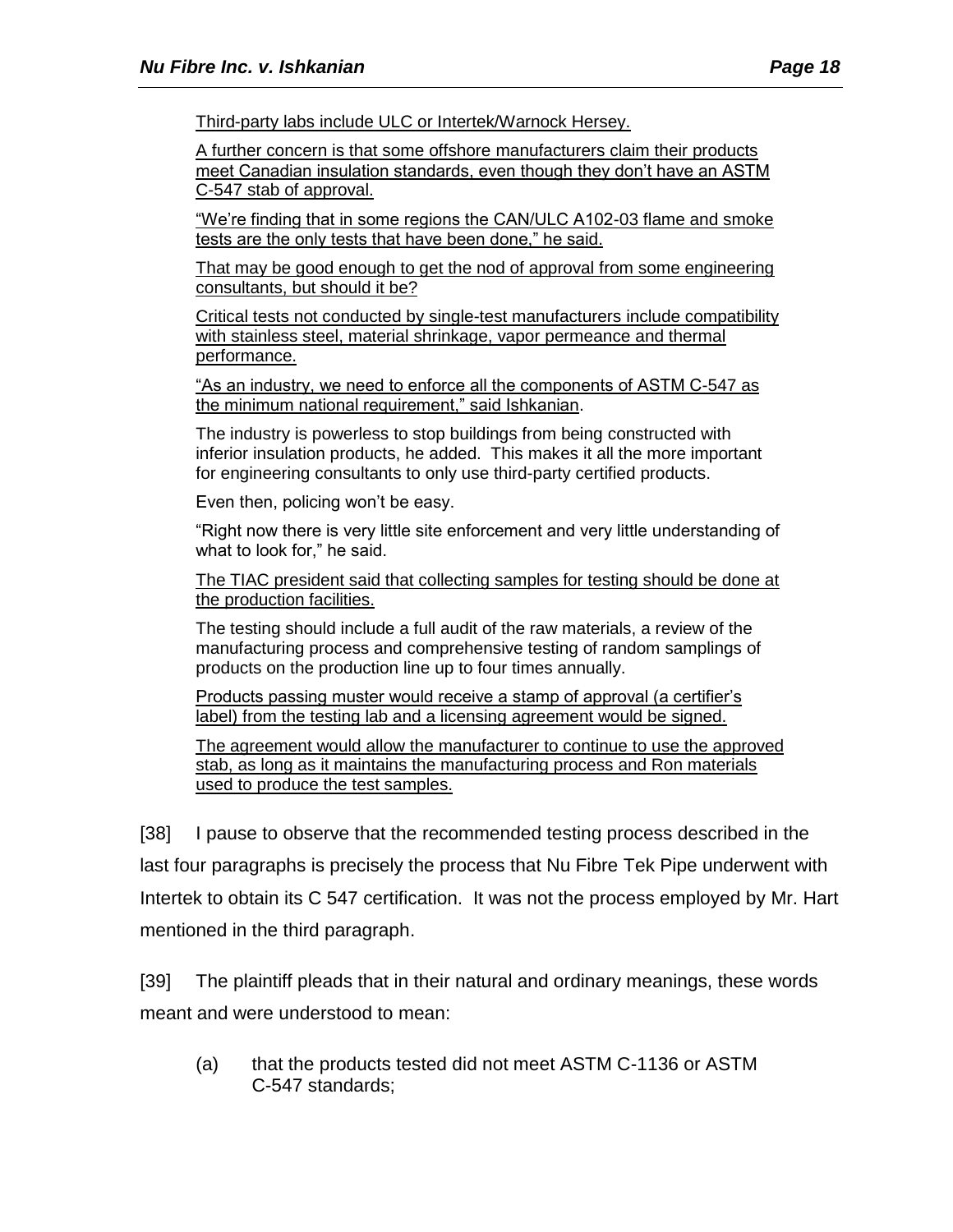- (b) that the products were not certified by ULC or Intertek/Warnock Hersey;
- (c) that the products did not meet ASTM C-1136 tests for vapour permeance and microbial growth;
- (d) that the products were not compatible with stainless steel, were subject to material shrinkage and did not meet thermal requirements;
- (e) that Nu Fibre Tek Pipe was one of the products which failed to meet ASTM C-547 standards, and
- (f) that Nu Fibre Tek Pipe was an inferior and unacceptable product.

[40] Alternatively, the plaintiff pleads that by innuendo (presumably false innuendo), the words were meant and understood to mean that Nu Fibre Tek Pipe was an inferior product that should not have been used, that using the products risked moisture problems causing mould, and that others would have to pay for mould remediation.

[41] The TIAC Times version was published a few days later, on January 27, 2009, both in print and online:

# SOME INSULATION DOESN'T MAKE THE CUT

by Don Procter

Some major projects in Canada are using fibreglass and mineral wool pipe insulation products made in China and Taiwan that may not meet some of the ASTM insulation testing standards, leading some industry experts to fear that deficiencies could cause serious problems like mould.

In tests commissioned by the North American Insulation Manufacturers Association (NAIMA) on five offshore insulation products, all of which had claimed to meet Canadian standards, three failed ASTM C1136 tests for vapour permeance and microbial growth, says Chris Ishkanian, TIAC's president. In essence, the products absorbed moisture, thereby losing insulation value and potentially becoming a breeding ground for mould.

"Unfortunately, a lot of the insulated piping is within the walls and mould growth could become severe without anyone seeing it," says Ishkanian. The tests were conducted by a certified third party lab.

The problem is that no organization or government agency is pressuring the offshore manufacturers to be accountable for their deficiencies. "So who's going to have to pay for mould remediation?"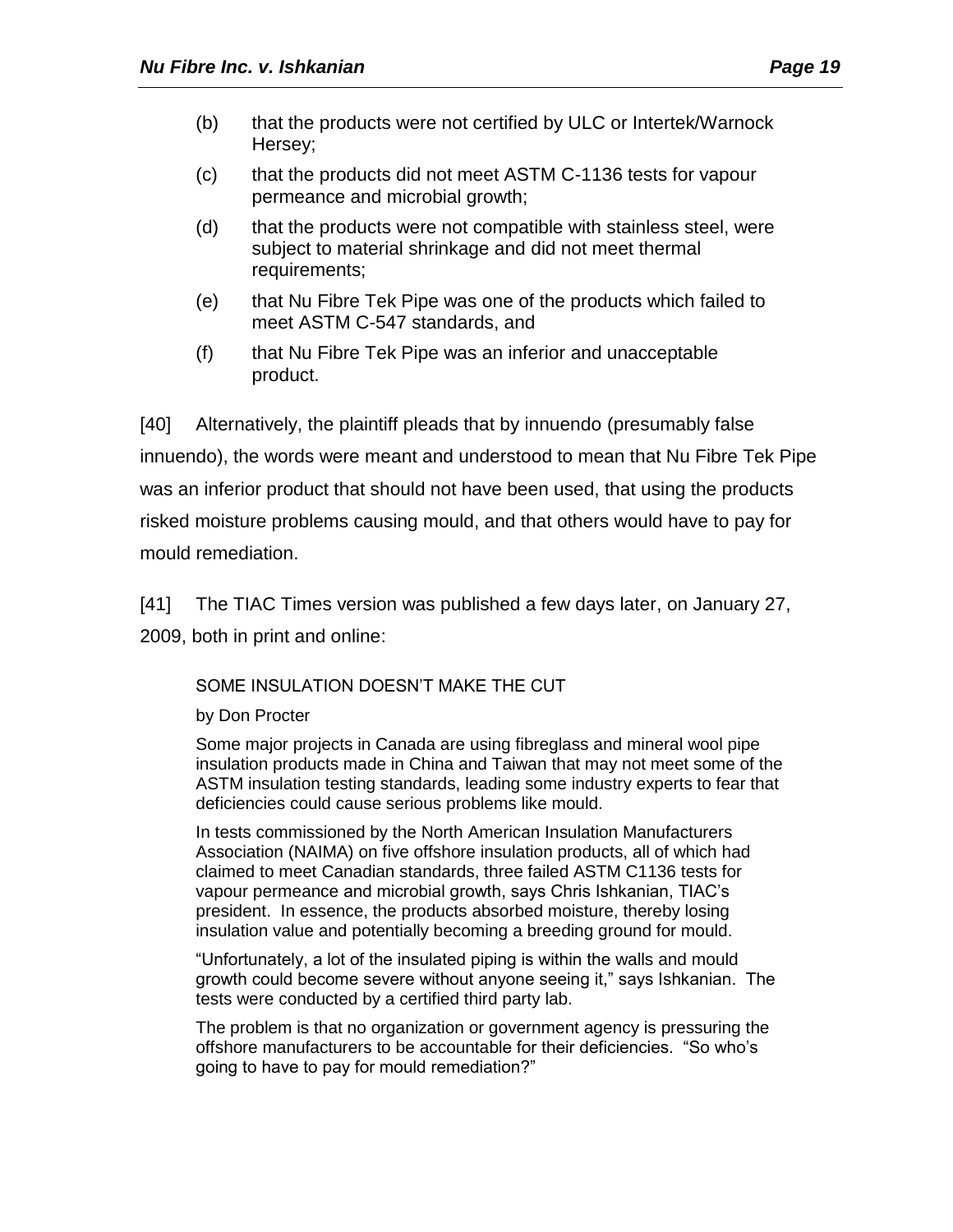The results in the NAIMA report contradict the compliance statements being made on some of the offshore manufacturer's data sheets and could bring into question the validity of other compliance statements. Making matters worse, NAIMA won't release the names of the insulation manufacturers that failed ASTM C1136, Ishkanian points out. "It's a puzzling decision by NAIMA, but they are doing the industry a great injustice by sitting on the information."

Charles Cottrell, vice-president of technical services for NAIMA, did not return calls from the TIAC Times about the issue, however, he sent an email stating that he was unable to comment on the tests now. "I will contact you as soon as I am able to do so," said the email.

In a letter dated May 28, 2008, sent to engineers, TIAC and various other building trade associations, Cottrell wrote that NAIMA is looking for "credible documentation," including test reports supporting product claims and material safety data sheets on the five products. "Although versions of these products have been brought to market in various regions of North America over the past three or four years, accurate data substantiating product claims has been elusive and/or inconsistent."

There are a number of public structures that have been insulated with products that were tested by NAIMA. "Should we not try to confirm whether or not these public structures will have a mould problem in the future?" asks Ishkanian.

Ishkanian says not to blame the contractor for using non-compliant insulation products; it is the owner's or the engineering consultant's responsibility for specifying the right product. But many design/engineering consultants accept insulation products based on "single-test results" from accredited third party labs, rather than insisting on third party certification that involves "a comprehensive list of tests" that meet the ASTM C547 standard. Third party labs include ULC or Intertek/Warnock Hersey.

Worrisome is the fact that some of the offshore manufacturers claim their products meet Canadian insulation standards even though they don't have an ASTM C547 stamp of approval. "We're finding that in some regions the CAN/ULC A102-03 flame and smoke tests are the only tests that have been done." That is good enough for some engineering consultants, but should it be? Critical tests not conducted by "single-test manufacturers" include compatibility with stainless steel, material shrinkage, vapour permeance, and thermal performance. "As an industry we need to enforce all the components of ASTM C-547 as the minimum national requirement," says Ishkanian.

The industry is powerless to stop buildings from being constructed with inferior insulation products, he adds, making it all the more important for engineering consultants to only use third party certified products. Even then, policing won't be easy. "Right now there is very little site enforcement and very little understanding of what to look for."

The TIAC president says that samples being submitted for testing can't be retrieved from warehouse storage facilities, as has been the case with some products in the past. Collecting samples for testing should be done at the production facilities and should include a full audit of the raw materials, a review of the manufacturing process, and comprehensive testing of random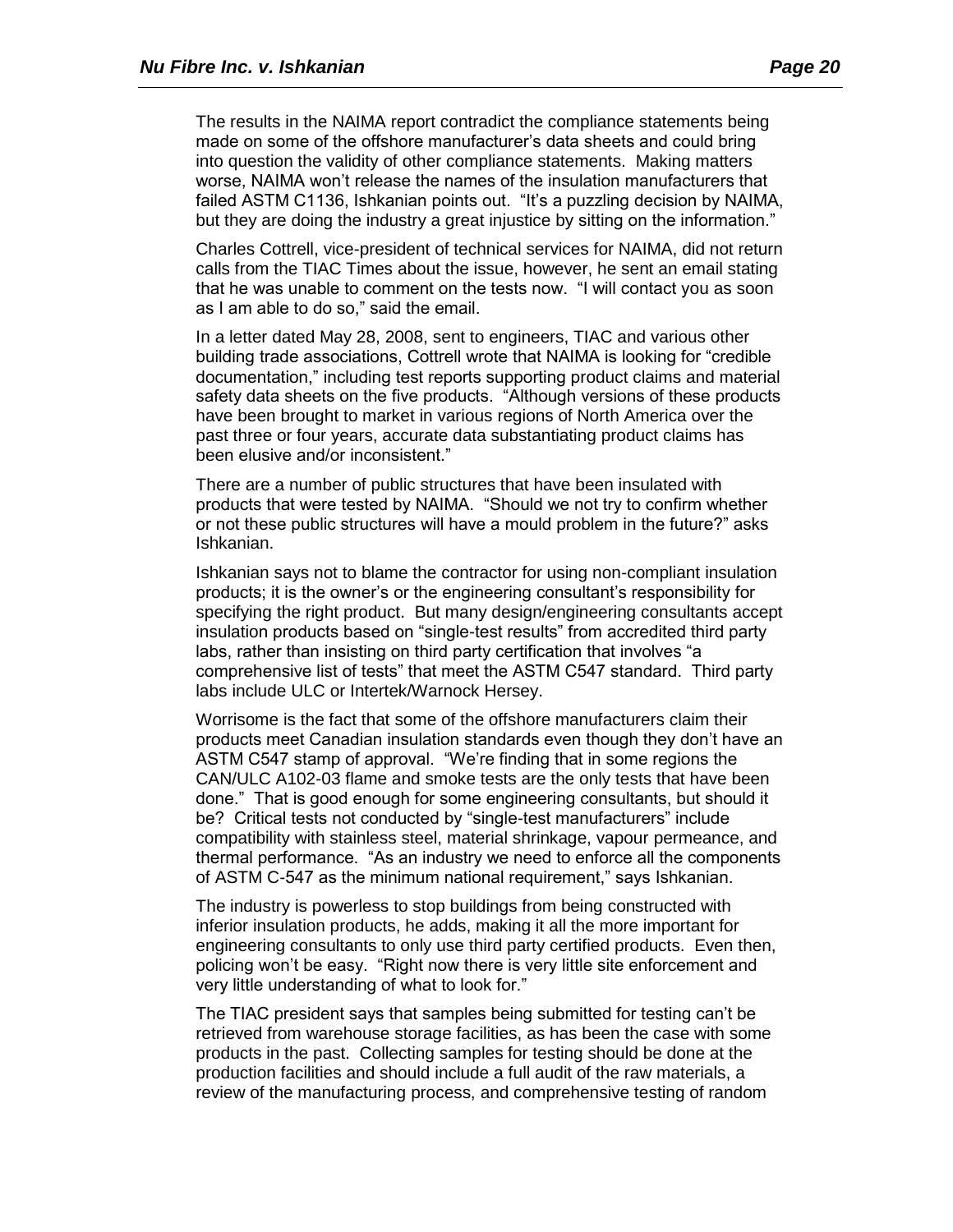samplings of products on the production line – up to four times annually is the best manner to ensure compliance. Under such rules, products that pass muster would receive a stamp of approval (a certifier's label) from the testing lab and a licensing agreement would be signed. This agreement would allow the manufacturer to continue to use the approved stamp as long as they maintain the manufacturing process and raw materials used to produce the test samples.

Ishkanian says ultimately the association would like both the National Building Code of Canada and consulting engineers to recognize C-547 as the minimum standard for insulation. The association is pushing for a reference to its best practices manual on insulation standards in the 2010 NBC. "In that manual if we can establish minimum testing criteria, then we have something to fall back on." The association's proposal to the NBC is straightforward enough. It calls for a "one-line inclusion" in Section Six of the NBC referring readers to TIAC's manual on national standards for mechanical insulation, explains Steve Clayman, a consultant retained by TIAC to help get the addition approved. Clayman is optimistic that the thermal association will make it into the new code.

[42] Once again, I observe that the recommended testing process described in the penultimate paragraph is precisely the process that Nu Fibre Tek Pipe underwent with Intertek to obtain its C 547 certification.

# **DISCUSSION**

# **1. The Elements of Defamation**

[43] In order to establish a claim for defamation, the plaintiff must show three things: that the words complained of referred to the plaintiff in the sense that they would be understood to have been published "of and concerning" the plaintiff; that they were published to someone other than the plaintiff; and that they would tend to lower the plaintiff's reputation in the eyes of a reasonable person: see, for instance, *Hunter v. Chandler*, 2010 BCSC 729, and *Wang v. British Columbia Medical Association*, 2013 BCSC 394.

[44] If the plaintiff successfully establishes defamation in this way, falsity, malice and damage are presumed: *Grant v. Torstar Corp*., 2009 SCC 61, [2009] 3 S.C.R. 640 at para. 28. The onus then shifts to the defendants to establish any defences upon which they rely.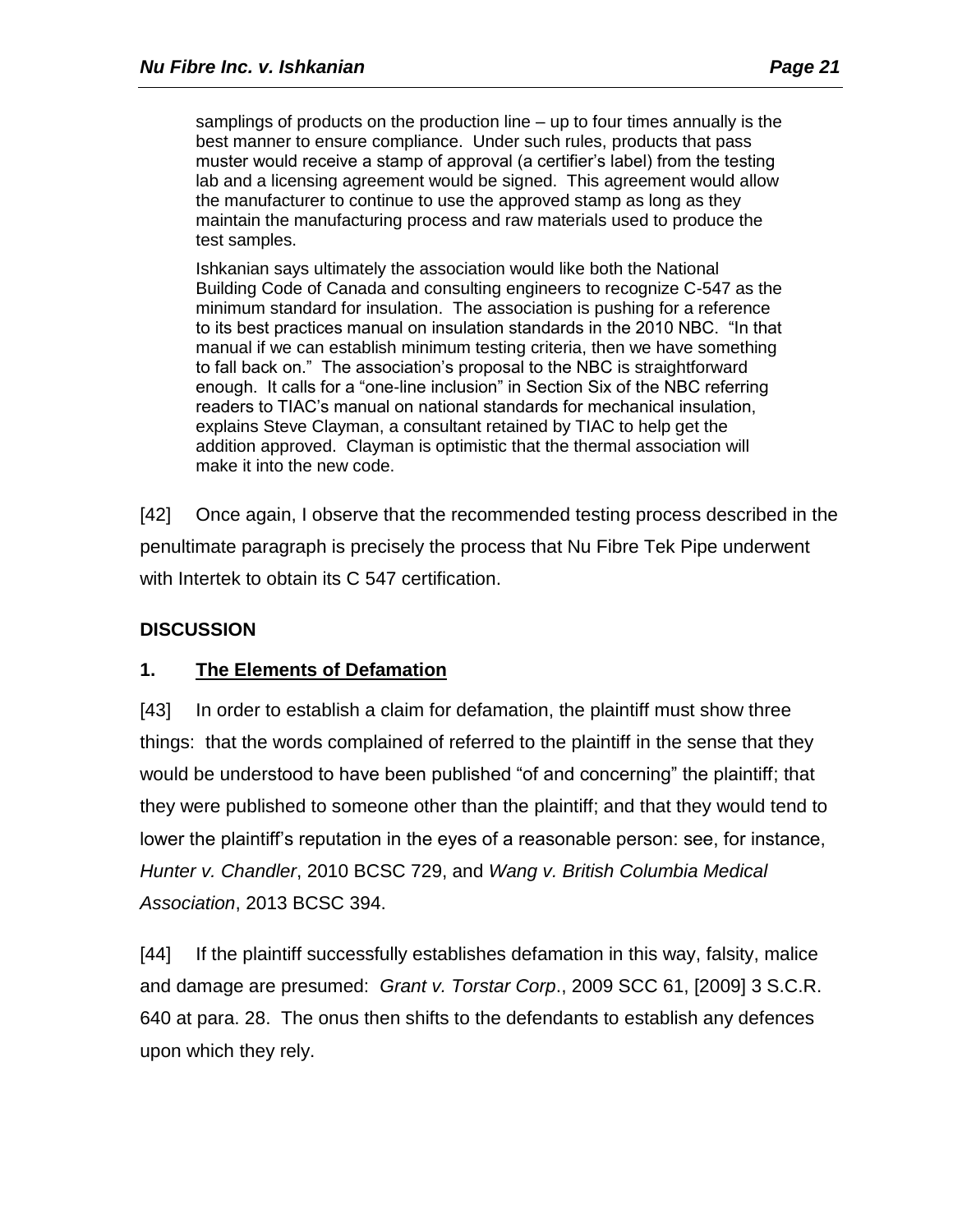[45] The defence of justification (i.e., that the words were true), if established, will rebut the *presumption* of falsity, and is a complete defence.

[46] The defences of qualified privilege and fair comment on a matter of public interest, if established, will rebut the *presumption* of malice. Those defences can nevertheless be overcome by a finding that the defendants were actuated by *actual* or *express* malice. The onus shifts back to the plaintiff to prove such actual malice on a balance of probabilities: see *Wang* at para. 30.

[47] The defence of responsible communication, also rebuts the *presumption* of malice. Because its success requires the defendant to establish the element of diligence (responsibility), malice does not enter the equation as a separate consideration. It is a media-centred defence.

[48] I will now consider the elements of defamation in turn.

# **2. Did the Words Refer to the Plaintiff?**

[49] The defendants argue that the words of which the plaintiff complains reflect on a body or class of persons generally, being offshore insulation manufacturers, and cannot be taken as referring to the plaintiff in any defamatory sense. Thus words concerning offshore manufacturers of insulation in general cannot be taken as pointing to Nu Fibre in particular: *Hyprescon Inc. v. Ipex Inc*., [2007] O.J. No. 1327, 2007 CanLII 11316 (Sup. Ct. J.) at paras. 29-34.

[50] Statements that do not refer to a plaintiff by name may nonetheless meet the "of and concerning" requirement if they may reasonably be found to refer to the plaintiff in the light of surrounding circumstances: see *Mainstream Canada v. Staniford*, 2012 BCSC 1433 at para. 125, and *Butler v. Southam Inc*., 2001 NSCA 121 at para. 39.

[51] There is also the potential for "group defamation" where, in some circumstances, defamatory statements about a group may be defamatory of the group's members individually even though they are not otherwise identified: see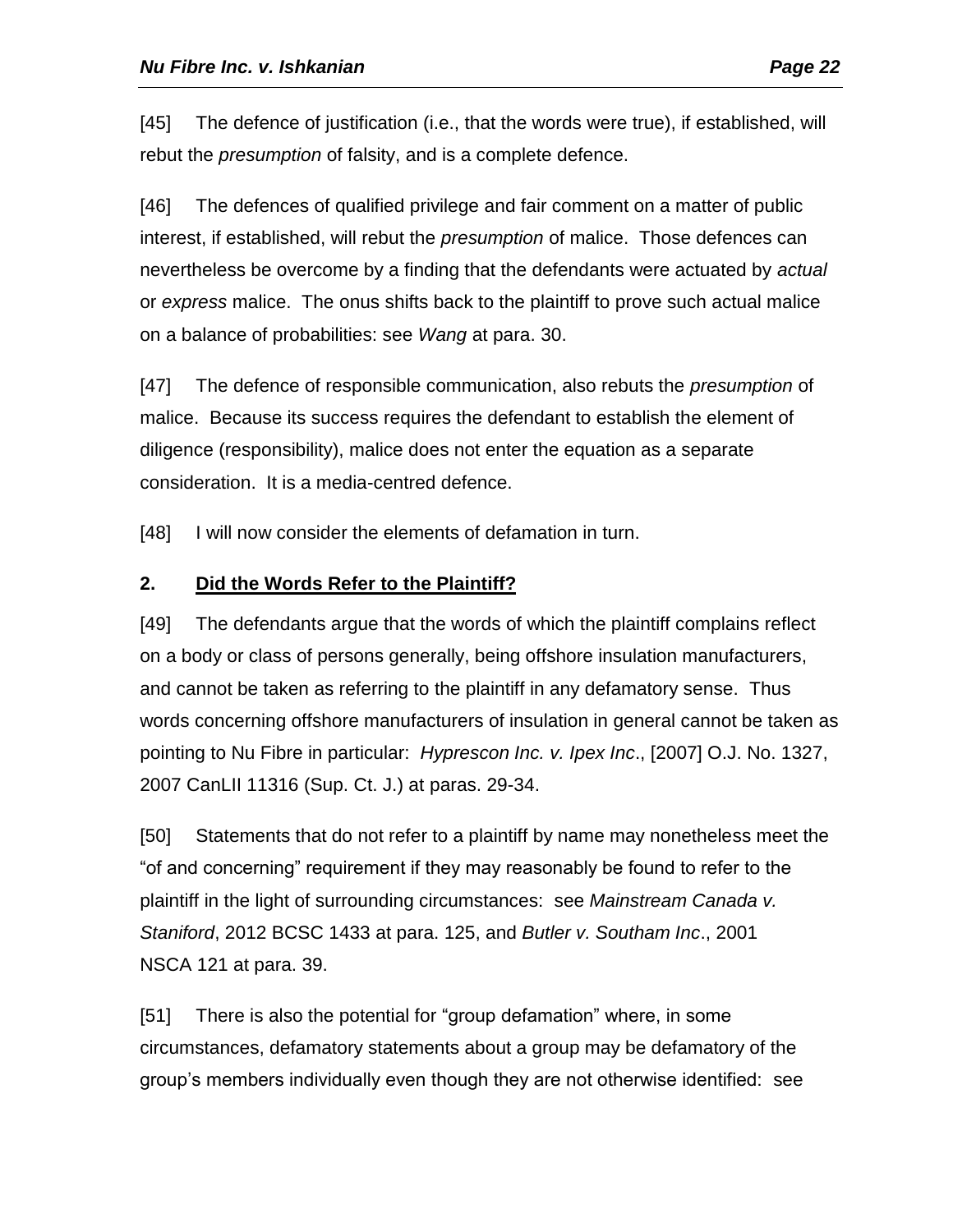*Bou Malhab v. Diffusion Métromédia CMR. Inc.*, 2011 SCC 9, [2011] 1 S.C.R. 213. As this basis for establishing the element of identification was neither pleaded nor argued, however, I will not consider it.

[52] Turning to the three relevant emails, I note that while none of them mentioned Nu Fibre by name, all were accompanied by the NAIMA letter, which did. They were also accompanied by the Hart report. Mr. Ishkanian conceded in cross-examination that he assumed, and that it would be reasonable for others to assume, that the five products tested in the Hart report were the same five products (including Nu Fibre) named in the NAIMA letter. Turning to the email to Mr. Proctor, I conclude that when Mr. Ishkanian wrote, "The NAIMA report highlights a key failure during the testing…", a reasonable person in the position of Mr. Proctor would conclude that Nu Fibre's product was among those being discussed.

[53] The emails to Mr. McEachern and Mr. Bruskiewich also make reference to the use of the offshore products in some "large, high profile government buildings such as the Abottsford [sic] Hospital, Trade and Convention Center, Richmond Speed Skating Oval and the Olympic Residences on False Creek". On the evidence, the engineers to whom these emails were published, and others in their field, would have known, as did Mr. Ishkanian, that the pipe insulation product used in those "high profile government buildings" was Nu Fibre Tek Pipe. Accordingly, I am satisfied that a reasonable person in the position of Mr. McEachern or Mr. Bruskiewich would have understood that the words complained of were of and concerning Nu Fibre.

[54] The Journal of Commerce article specifically mentions Nu Fibre and so passes the "of and concerning" test. The TIAC Times article does not mention Nu Fibre. Given, however, that it is a publication for the insulation industry and refers to the NAIMA letter, I am satisfied that a reasonable members of the Association would understand the article to be of and concerning the products of Nu Fibre, among others.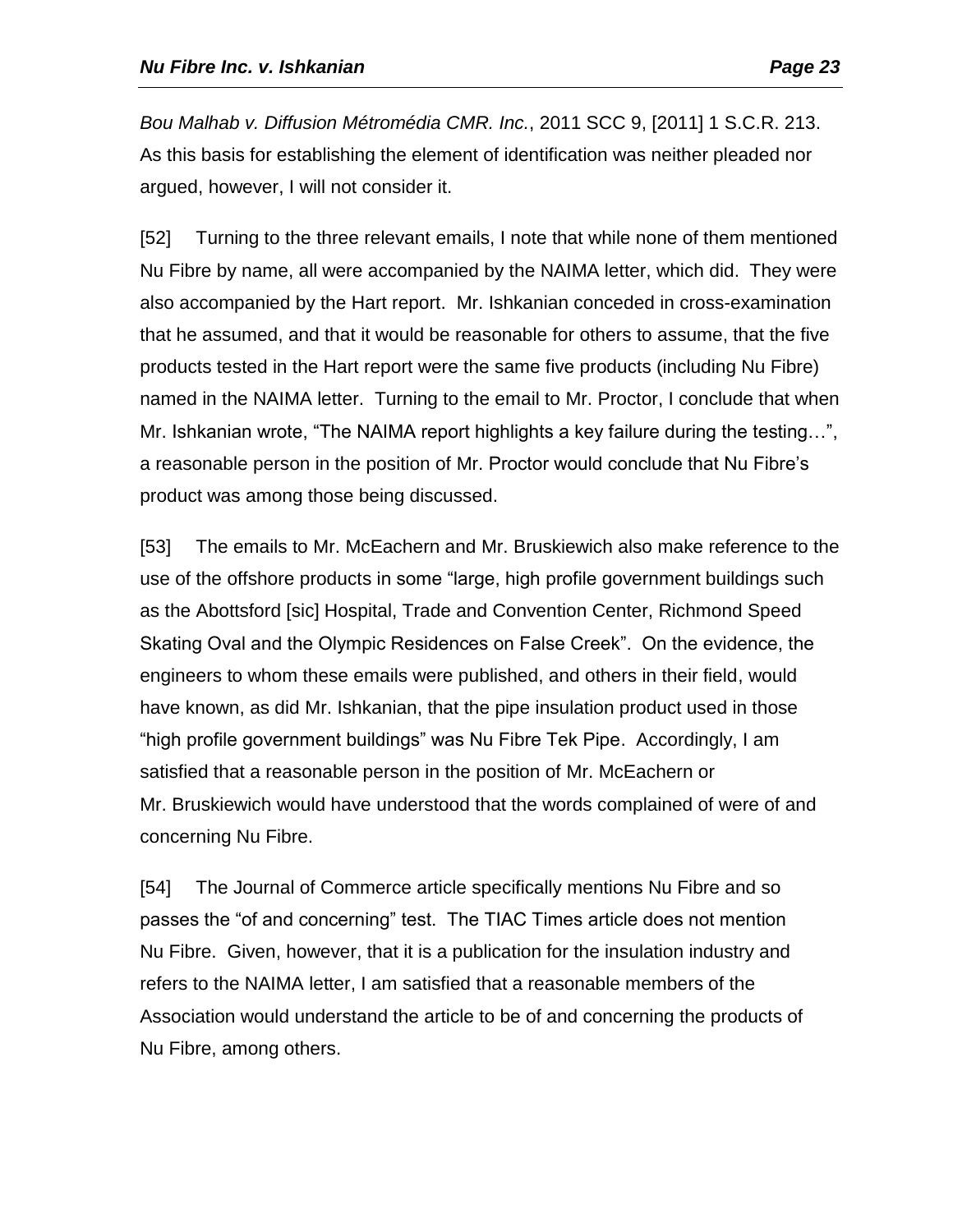[55] It follows that the plaintiff has established this element of the tort of defamation with respect to the emails to Mr. Proctor, Mr. McEachern and Mr. Bruskiewich, and with respect to the articles published in the Journal of Commerce and the TIAC Times.

# **3. Did the Defendants Publish Them?**

[56] The defendants concede that they published the emails and the TIAC Times article. But, they submit, Proctor and the Journal of Commerce are solely responsible for the publication of the Journal of Commerce article, which the defendants neither authorized nor approved.

[57] On the evidence, I am unable to agree with this submission. Legal responsibility for publication may arise from, among other things, encouraging the primary author, and authorizing his publication: see *Wang* at para. 267 *et seq*.

[58] Mr. Ishkanian personally reviewed and edited Mr. Proctor's draft of the article, and specifically authorized him to submit it to the Journal of Commerce. The only condition was that Mr. Proctor maintains the edits that Mr. Ishkanian had made. Mr. Proctor did so. The fact that Mr. Ishkanian subsequently made a further edit that did not in any way involve Mr. Proctor does not relieve him of responsibility for the publication that he expressly authorized.

[59] Mr. Ishkanian's relationship with Mr. Proctor arose in the context of the preparation of an article for publication in the TIAC Times. Accordingly, I find that Mr. Ishkanian was acting in his capacity as president and director of TIAC when he authorized Mr. Proctor to submit his article to the Journal of Commerce. It follows that Mr. Ishkanian and TIAC are jointly responsible with Mr. Proctor and the Journal of Commerce (Reed Construction Data Inc.) for the publication of that article.

# **4. Did the Words Defame the Plaintiff?**

[60] In considering the defamatory meaning of words, it is necessary to take into consideration all of the circumstances of the case, including any reasonable implications the words may bear, the context in which they are used, and the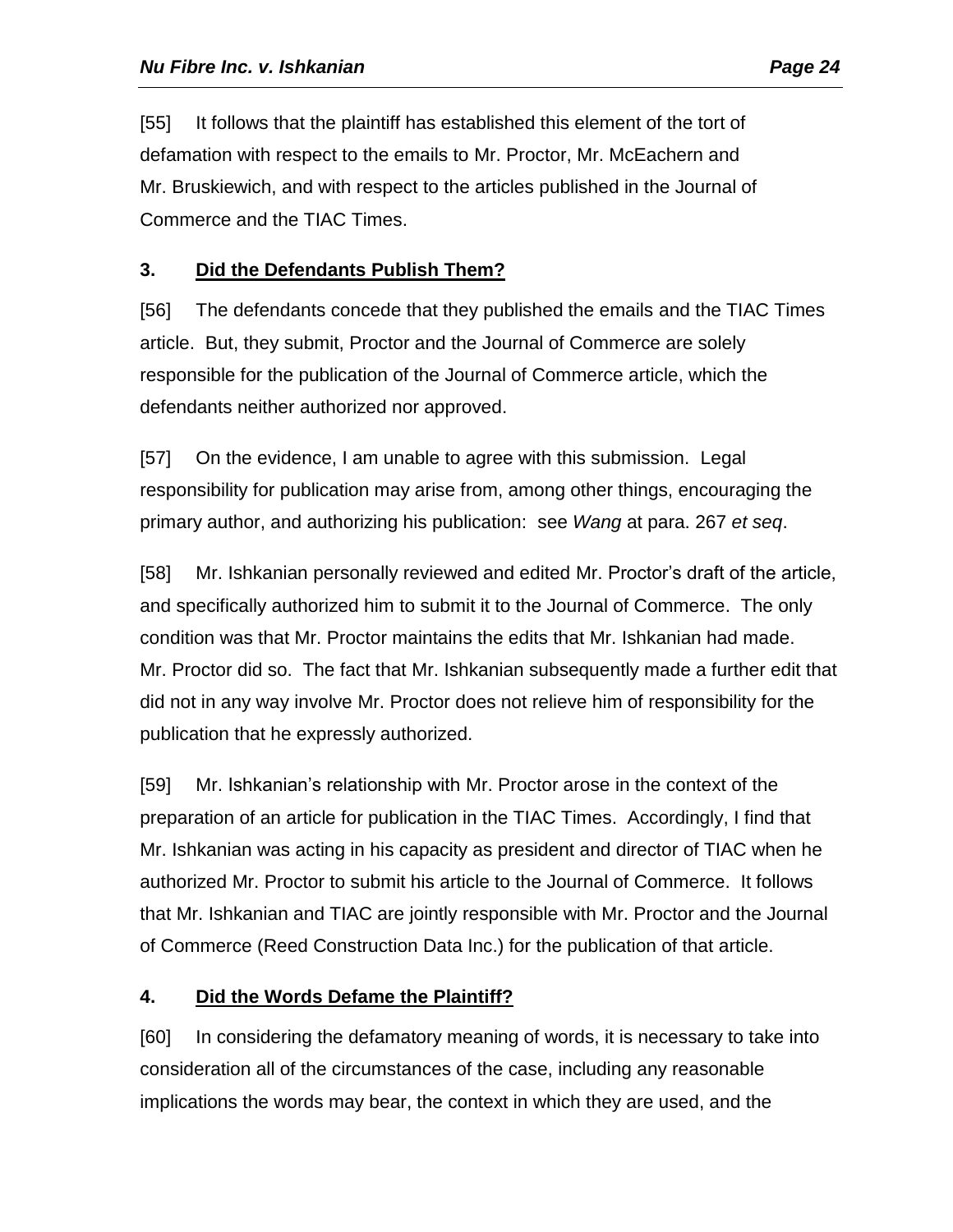audience to whom they were published: *Botiuk v. Toronto Free Press Publications Ltd.*, [1995] 3 S.C.R. 3 at para. 62. I should bear in mind neither what the unusually suspicious person might think nor what the unusually naive person might miss. It is the meaning that would be placed upon the words by persons in between these two extremes that is relevant: *Lewis v. Daily Telegraph Ltd*., [1964] A.C. 234 at 258 (H.L.).

[61] The basic thrust of the defendants' position is that none of the words complained of identified Nu Fibre's product as having failed the tests that were discussed. Rather, the publications noted no more than that five products, including Nu Fibre, were tested, and that three, none of which was identified, failed. That is correct. The question comes down to what reasonable inferences arise from the words used, particularly given the audience to whom they were directed, and the extrinsic circumstances pleaded in relation to the emails.

[62] I turn first to the Proctor email. The words complained of relate to the test results in the Hart report, and what concerns arise from them. Viewing the words complained of in the context of the email as a whole, and the attachments that accompanied it, I am unable to find that Nu Fibre's reputation would have been lowered in the mind of any reasonable person in the position of Mr. Proctor, receiving this email. The connection to Nu Fibre is too tenuous. The focus of the email is very general and the words complained of focus on the testing and what flows from it, rather than the significance of the products that were tested.

[63] The McEachern and Bruskiewich emails, however, are different. The words complained of in these emails focus more on the significance of the products that were tested. They note that four of the five products tested were sold and used in the lower mainland with three of them taking over the majority of the work in the area. Although Mr. Ishkanian then indicates that he cannot say which of the three tested products failed, he then refers to three major projects where, the recipients would have known, Nu Fibre's product was used before raising the spectre of the potential of vapour barrier failure.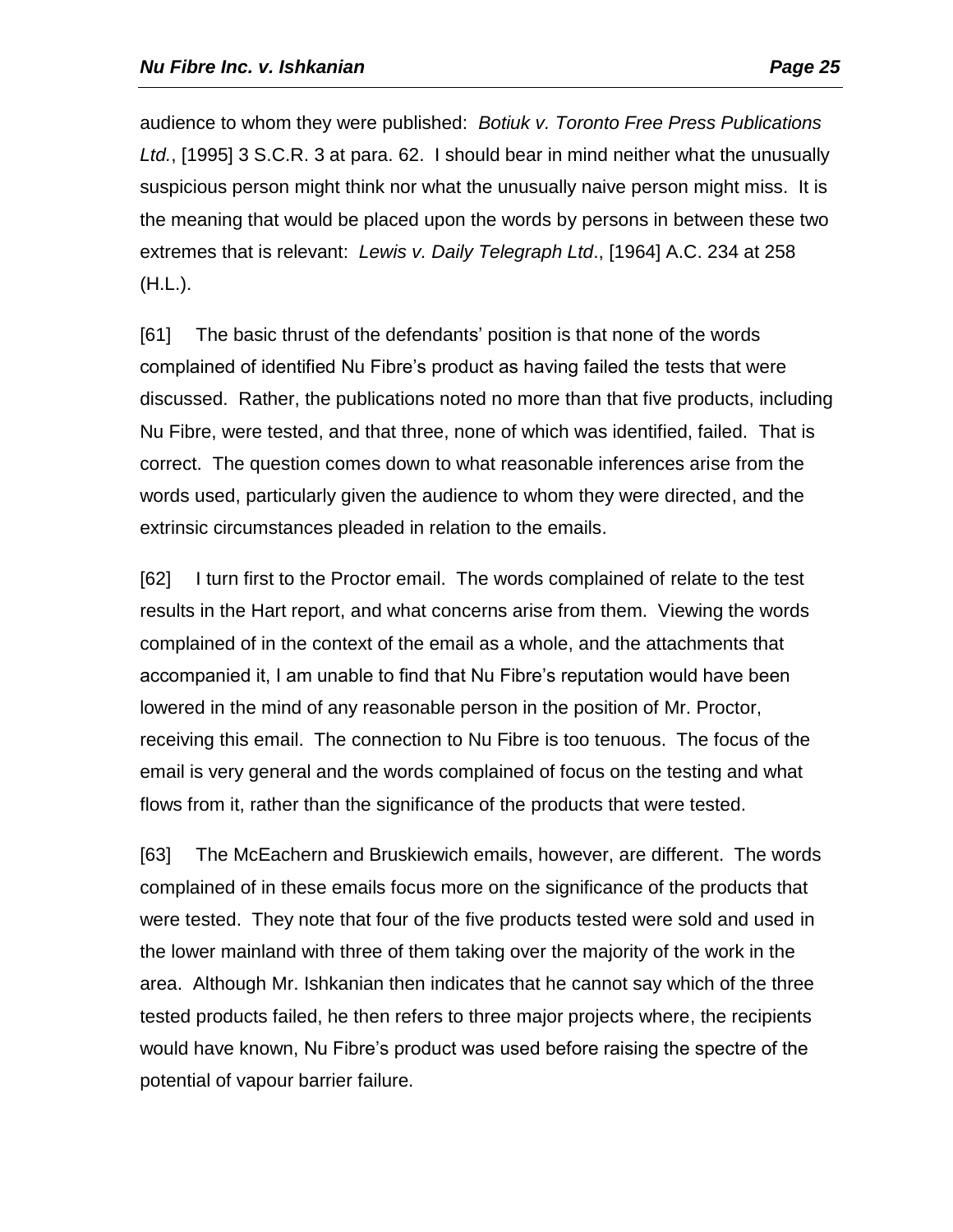[64] I conclude that the words complained of in these two emails are, in law, capable of defaming Nu Fibre, and would, in fact, tend to lower Nu Fibre's reputation in the eyes of a reasonable person within the industry. Such a person would, in my view, reasonably infer from Mr. Ishkanian's association of the problems attributable to offshore manufacture with the projects that involved the installation of Nu Fibre Tek Pipe, that Nu Fibre's product was in all probability an inferior one that should be avoided by those wishing to minimize the risk of the problems discussed. That was certainly the concern Mr. Bruskiewich raised with Mr. Ceraldi.

[65] I come to a similar conclusion with respect to the two articles. In essence, as a matter of a reasonable inference, both associated the plaintiff's product with a risk of failure not shared by products manufactured in North America. Both further associated the plaintiff's product with the suggestion that offshore products' statements of compliance and certification are open to doubt. It is particularly ironic to note both that, as Mr. Ishkanian knew or ought to have known, Nu Fibre's product had in fact earned the certification for which he was advocating, and that the testing process he described as appropriate was not in fact the one used in the tests that were the focus of the articles and emails.

[66] Michael Storey, who distributes Nu Fibre's products in Alberta, testified that several customers brought the Journal of Commerce article to his attention, raising concerns about Nu Fibre Tek Pipe and describing it in less than complimentary terms. Once again, I conclude that the articles, in law, were capable of defaming Nu Fibre, and, in fact, would tend to lower its reputation among reasonable persons likely to read the two articles.

[67] I conclude that the plaintiff has established that the emails of September 30, 2008, to Mr. McEachern and Mr. Bruskiewich, together with the Journal of Commerce and TIAC Times articles, were defamatory. I turn next to consider the defences that have been raised.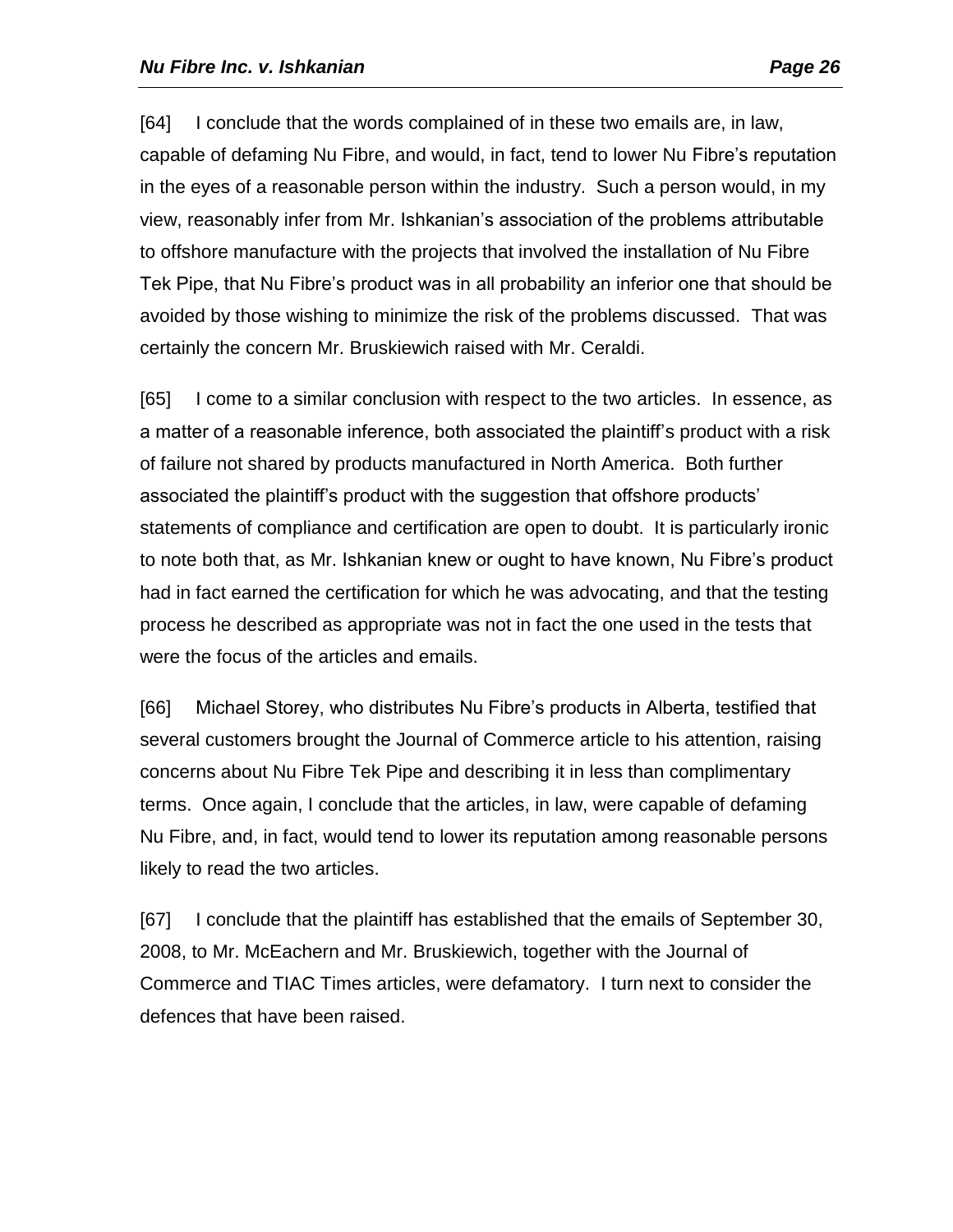# **5. Were the Words Justified?**

[68] This defence must be analysed in the context of the defamatory meaning I have found. With respect to the emails, that meaning was the inference by true innuendo that Nu Fibre's product was in all probability an inferior one that should be avoided by those wishing to minimize the risk of the problems discussed.

[69] The defendants argue that this statement is true. This is because the plaintiff's product failed the testing administered by Mr. Hart. In that sense, the defendants assert, the product is inferior to those that passed the tests, or that failed with better results.

[70] While it is true that the plaintiff's product performed poorly on the tests administered by Mr. Hart, the fact remains that in the context we are discussing, that cannot reasonably be taken to be evidence of inferiority. Mr. Ishkanian himself pointed out (as quoted in the Journal of Commerce article) that the kind of testing upon which quality should be assessed is what I have described as "certification testing", not "marketplace testing" of the sort that in fact took place. There is no evidence that North American products subjected to the same sort of testing that Mr. Hart performed, based not on a random sample from the production line, but on what some third party submitted, would have performed any better. The entire discussion, in that sense, was illogical, however well-meaning the concern may have been.

[71] The same reasoning applies to the two articles. There is nothing in the evidence that could justify associating Nu Fibre Tek Pipe with products that were inferior in terms of their risk of failure, and whose certification or test compliance results were dubious. There was nothing dubious about Nu Fibre Tek Pipe's certification, and as discussed above, the testing discussed in the articles was irrelevant to the point that the author was attempting to make.

[72] The defendants submit that the fact remains that the plaintiff's product failed the tests, and that NAIMA was attempting to conduct field tests, not certification. That is not, however, the gist of what was being reported. The gist of all of the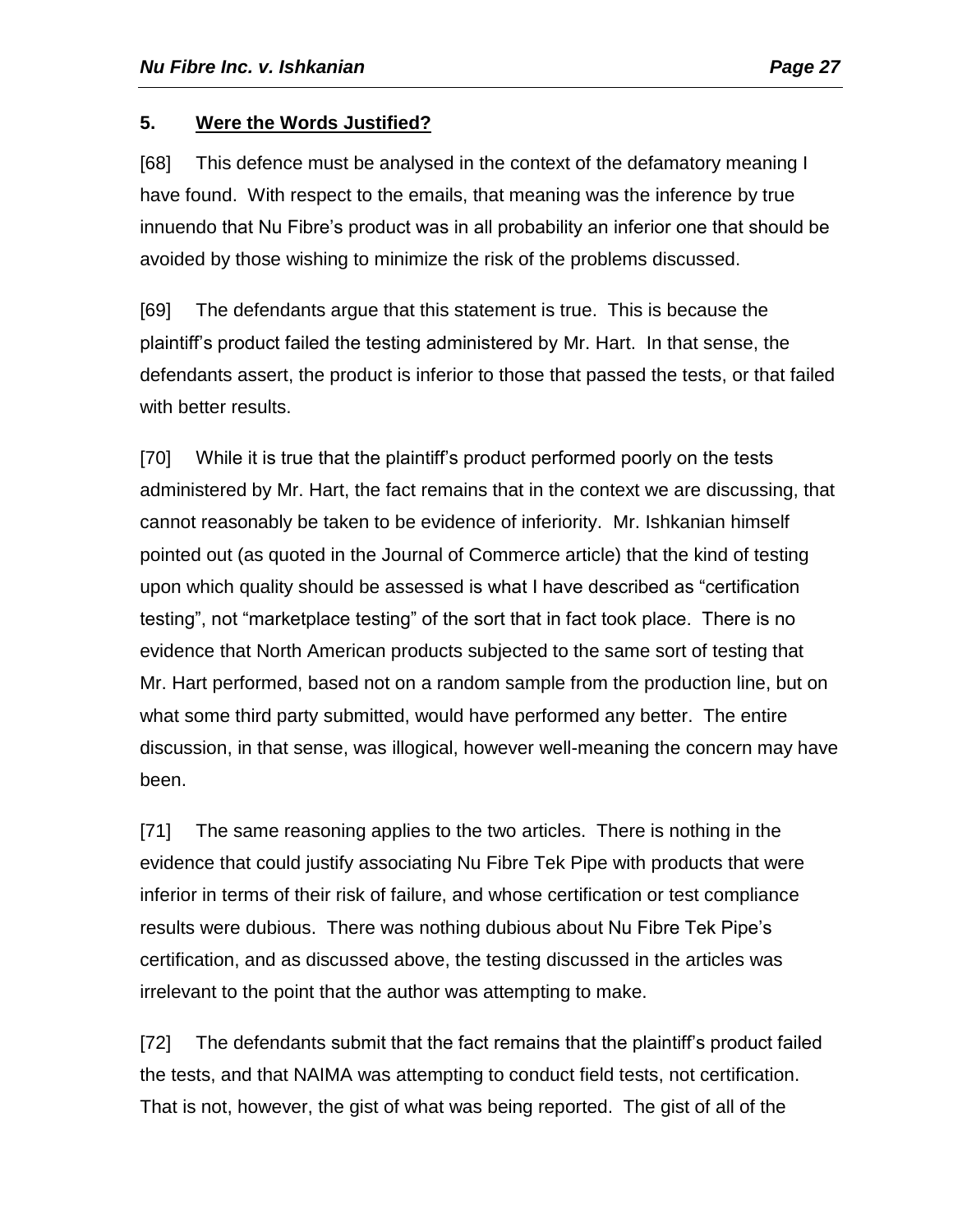communications was that the offshore products were not properly certified, as evidenced by the failure of several of them to pass the tests administered by Mr. Hart, and were, therefore, presumably inferior to properly certified North American products. But that cannot be taken from the test results. Field tests are irrelevant to certification, and in the absence of the testing of North American products under identical conditions, the premise of the communication collapses.

[73] Accordingly, the defence of justification fails.

# **6. Were The Words Published on an Occasion of Privilege?**

[74] The defence of qualified privilege protects those who, acting in good faith, communicate defamatory words on an occasion that is privileged. It attaches to the occasion upon which the communication is made, not to the communication itself.

[75] For an occasion to be privileged, the person making the communication must have an interest or a duty, legal, social or moral, to make it to the person(s) to whom it is made, and the person(s) to whom it is made must have a corresponding interest or duty to receive it. That element of reciprocity is essential: *Adam v. Ward*, [1917] A.C. 309 at 394 (H.L.); *Reaburn v. Langen*, 2008 BCSC 1342 at para. 42 (aff'd 2009 BCCA 465), and calls for a contextual analysis: *Wang* at para. 280.

[76] It was not argued in relation to the two articles that the privilege was exceeded by too wide a publication. It seems to me unlikely that such an argument could succeed in relation to the TIAC Times article given that the segment of the population that would be likely to receive it or find it on the website would be quite limited. It could not be considered "publication to the world". The Journal of Commerce, "Western Canada's Construction Newspaper" would, I expect, have a wider circulation, but no evidence was adduced from which I could find that it was so wide as to exceed the limits of qualified privilege (taking it into the realm of responsible communication).

[77] The plaintiff submits that Mr. Ishkanian could have had no duty or interest in sending an email to Mr. Bruskiewich, or in publishing comments about products not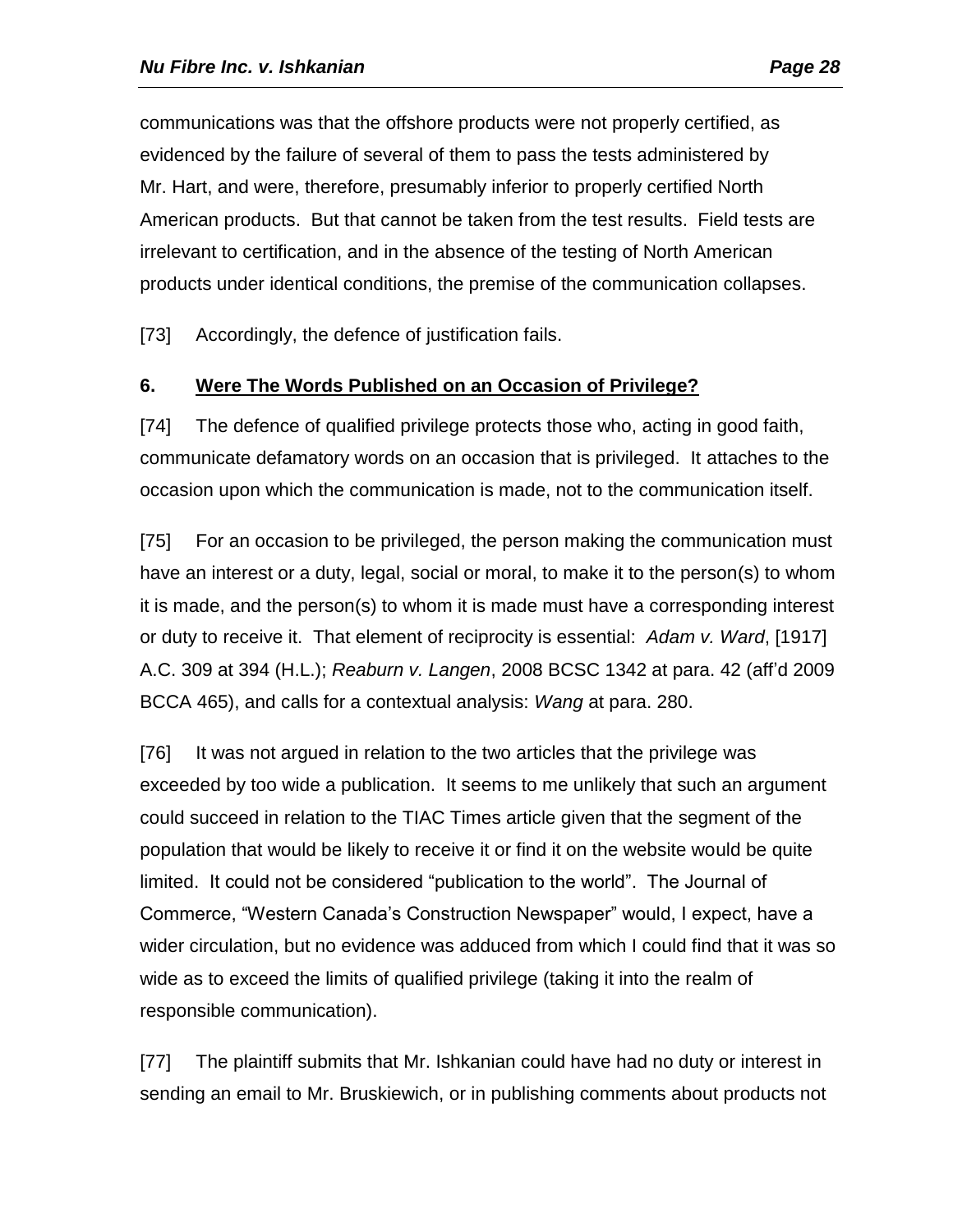meeting Canadian standards when he knew or ought to have known that Nu Fibre did meet the standard for which he was advocating. In my view, this submission focuses too narrowly on particular parts of the communications and ignores their wider context. Moreover, the latter point is more relevant to the defences of fair comment and responsible publication than it is to the issue of whether the occasion of publication was one of privilege.

[78] I am satisfied that Mr. Ishkanian had a professional interest in communicating his concerns about offshore insulation and certification to other persons in the industry, including Mr. McEachern, Mr. Bruskiewich and the readers of the two journals, which were both industry-focused.

[79] The key question, then, is whether there was a reciprocal interest in those who received the communications.

[80] The two emails begin with the proposition that Mr. Ishkanian understood that the recipients desired "to be kept up to date on any changes or situations that occur in the mechanical insulation field". There is no evidence that either Mr. McEachern or Mr. Bruskiewich ever expressed such an interest, and neither of them saw fit to reply to the emails. I am satisfied that Mr. Ishkanian was simply trying to get a verbal foot into the electronic door.

[81] But that does not mean that there was no reciprocal interest. On the contrary, the evidence of Mr. Ceraldi and Mr. Storey about the responses they received after the emails were sent and the articles published indicates a considerable interest in the subject on the part of the audience to whom of those emails and journal articles were addressed. Indeed, it makes perfect sense that engineers and consultants involved in the mechanical insulation field, as well as insulation contractors, distributors, builders, designers and engineers likely to receive the Journal of Commerce and the TIAC Times, would share Mr. Ishkanian's professional interest. See, for instance, the discussion in this regard in *Mann v. International Association of Machinists and Aerospace Workers*, 2012 BCSC 181 at para. 84-93.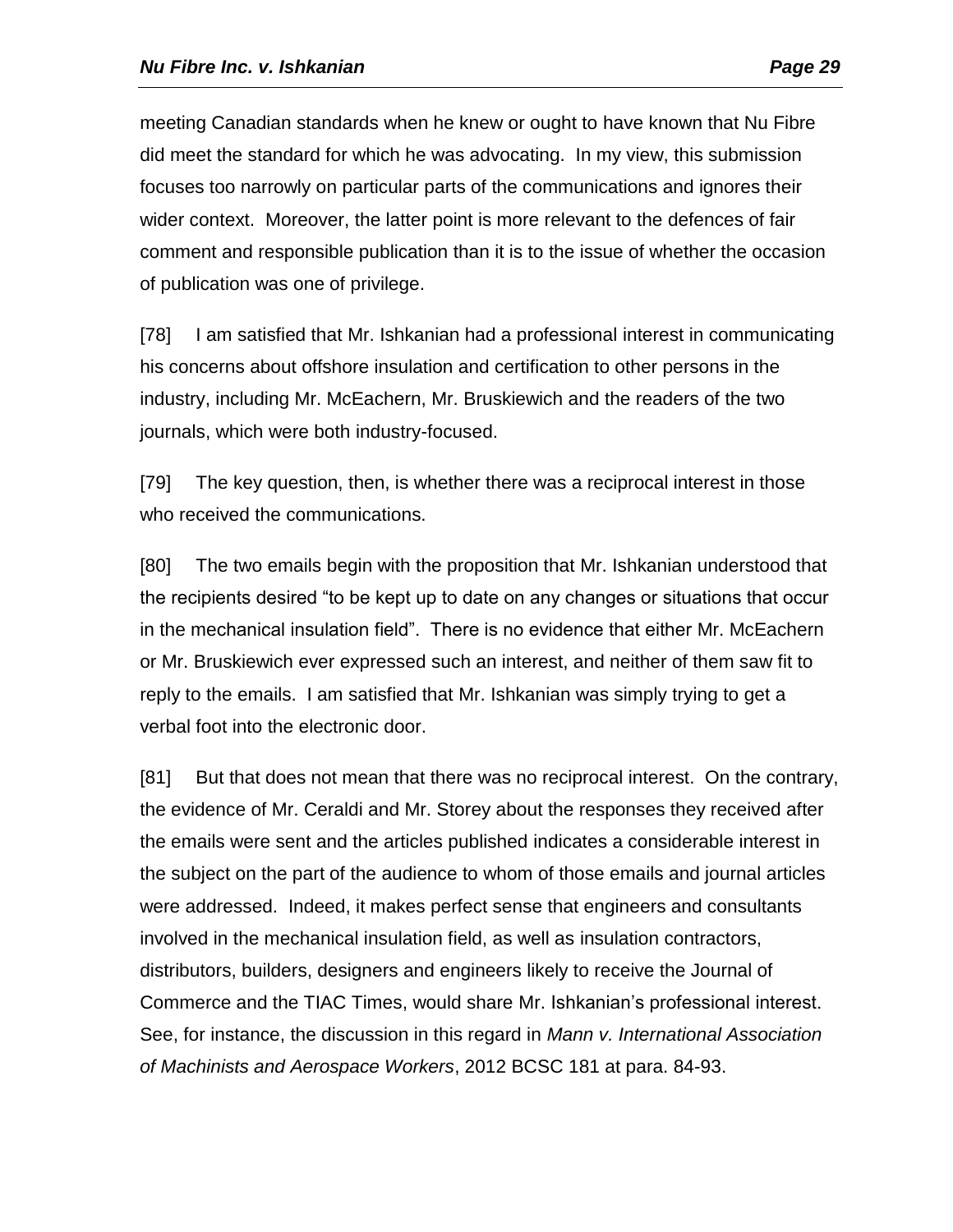[82] Accordingly, I find that the necessary reciprocity of interest is established, and that all of the publications at issue were published on an occasion of privilege.

# **7. Were the Defendants Motivated by Express Malice?**

[83] My finding that the defamatory words were published on an occasion of privilege provides the defendants with a complete defence to the plaintiff's claim unless the plaintiff proves on a balance of probabilities that in publishing the words in question, the defendants were motivated by malice. In this regard, it is the defendants' primary or predominant motive in publishing the defamatory words that is determinative: *Brown* at 16-46; *Mainstream*; *Wang* at para. 291.

[84] The elements of malice were set out by Kirkpatrick J.A. for the court in *Smith v. Cross,* 2009 BCCA 529, 99 B.C.L.R. (4th) 457:

30. The defence of qualified privilege can be defeated by a finding of malice on the part of the defendant or by a finding that the limits of the privilege were exceeded. Malice in this sense is also called "express malice" or "malice in fact" to differentiate it from the legal malice assumed by the very publication of defamatory comments [citation omitted].

31. The defence of fair comment is also defeated by malice, and malice "for the purpose of defeating the defence of qualified privilege is the same as malice for the purpose of defeating the defence of fair comment." (*Creative Salmon Company Ltd. v. Staniford*, 2009 BCCA 61, 307 D.L.R. (4th) 518 [*Creative Salmon*] at para. 32).

32. The term "malice" is more expansive than the everyday meaning of a desire to harm another. [Brown, *The Law of Defamation in Canada*, looseleaf, 2nd ed. (Toronto: Carswell 1999] at 16.3(2) suggests the alternate language of "bad faith". This Court summarized the definition in *Creative Salmon* at para. 37:

In *Botiuk* at para. 79, malice was defined to include "ill will" and "any indirect motive which conflicts with the sense of duty created by the occasion [in the case of qualified privilege]". The definition of malice stated by Mr. Justice Dickson in *Cherneskey,* [1979] 1 S.C.R. 1067, at 1099, and adopted by Mr. Justice LeBel in WIC Radio, [2008] 2 S.C.R. 420, at para. 102, includes "spite or ill will" and "any indirect motive or ulterior purpose".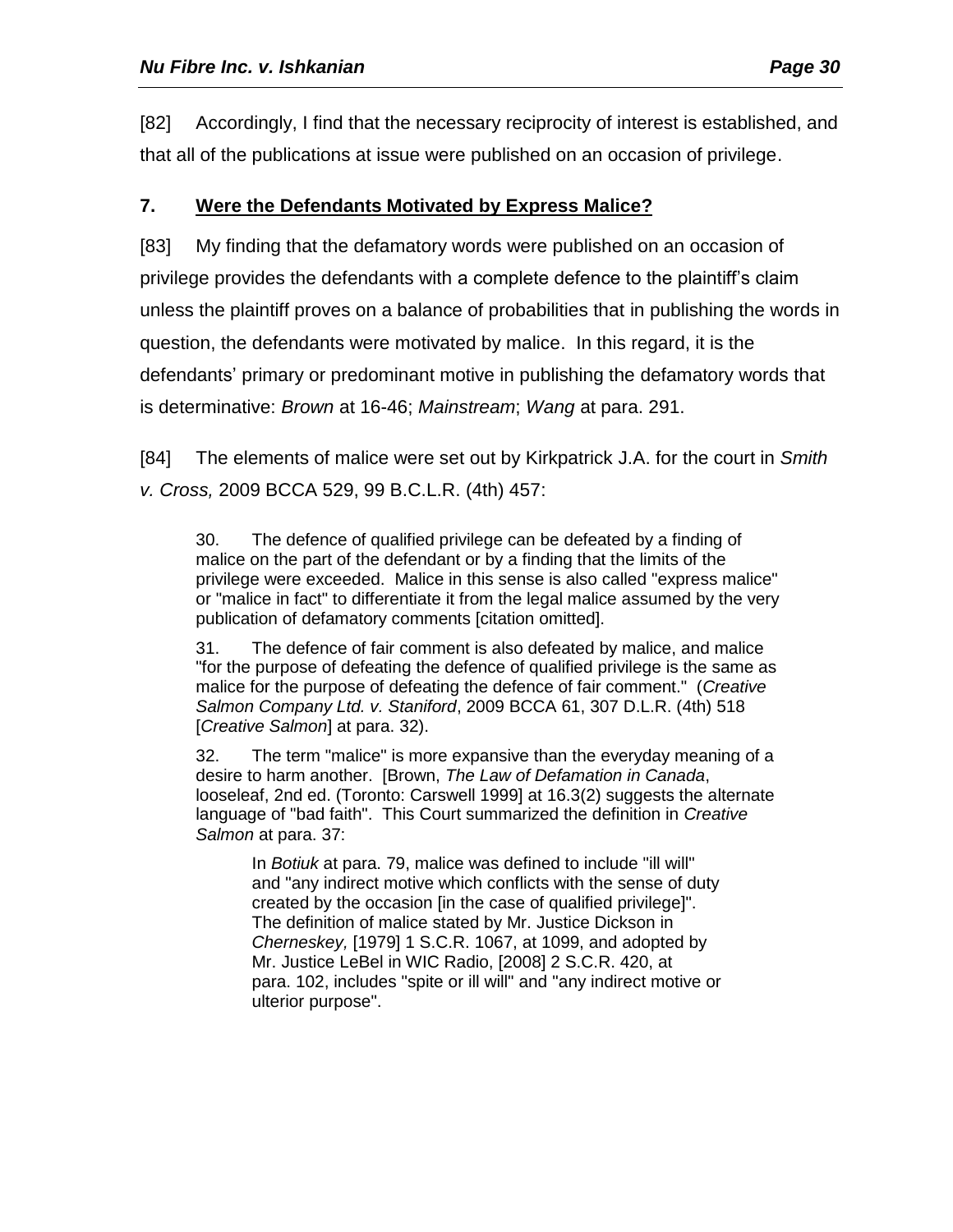33. The Supreme Court of Canada summarized the law of malice and qualified privilege in *Hill v. Church of Scientology of Toronto*, [1995] 2 S.C.R. 1130, 126 D.L.R. (4th) 129 at para. 145:

Malice is commonly understood, in the popular sense, as spite or ill-will. However, it also includes..."any indirect motive or ulterior purpose" that conflicts with the sense of duty or the mutual interest which the occasion created. ... Malice may also be established by showing that the defendant spoke dishonestly, or in knowing or reckless disregard for the truth [citations omitted].

34. In *Canadian Libel and Slander Actions* (Toronto: Irwin Law, 2004) at 299, R. D. McConchie and D. A. Potts reduce this statement to a helpful framework for the categories under which a finding of malice can be made. A defendant is actuated by malice if he or she publishes the comment:

- i) Knowing it was false; *or*
- ii) With reckless indifference whether it is true or false; *or*
- iii) For the dominant purpose of injuring the plaintiff because of spite or animosity; *or*
- iv) For some other dominant purpose which is improper or indirect, or also, if the occasion is privileged, for a dominant purpose not related to the occasion.

More than one finding can be present in a given case.

[85] The position of the plaintiff is that Mr. Ishkanian's predominant purpose in sending the emails and publishing the articles with the inferences they contained concerning Nu Fibre was to eliminate Nu Fibre as a competitor in the business of supplying pipe insulation, and to continue a running feud between TIAC and Nu Fibre.

[86] The plaintiff points to a number of factors that arise from the evidence, including these:

- (a) as a distributor of pipe insulation products other than Nu Fibre, Burnaby Insulation was a competitor of Nu Fibre and its associated companies;
- (b) throughout the relevant time, Burnaby Insulation continued to stock and sell pipe insulation manufactured by G.C., one of the offshore manufacturers discussed in the NAIMA letter and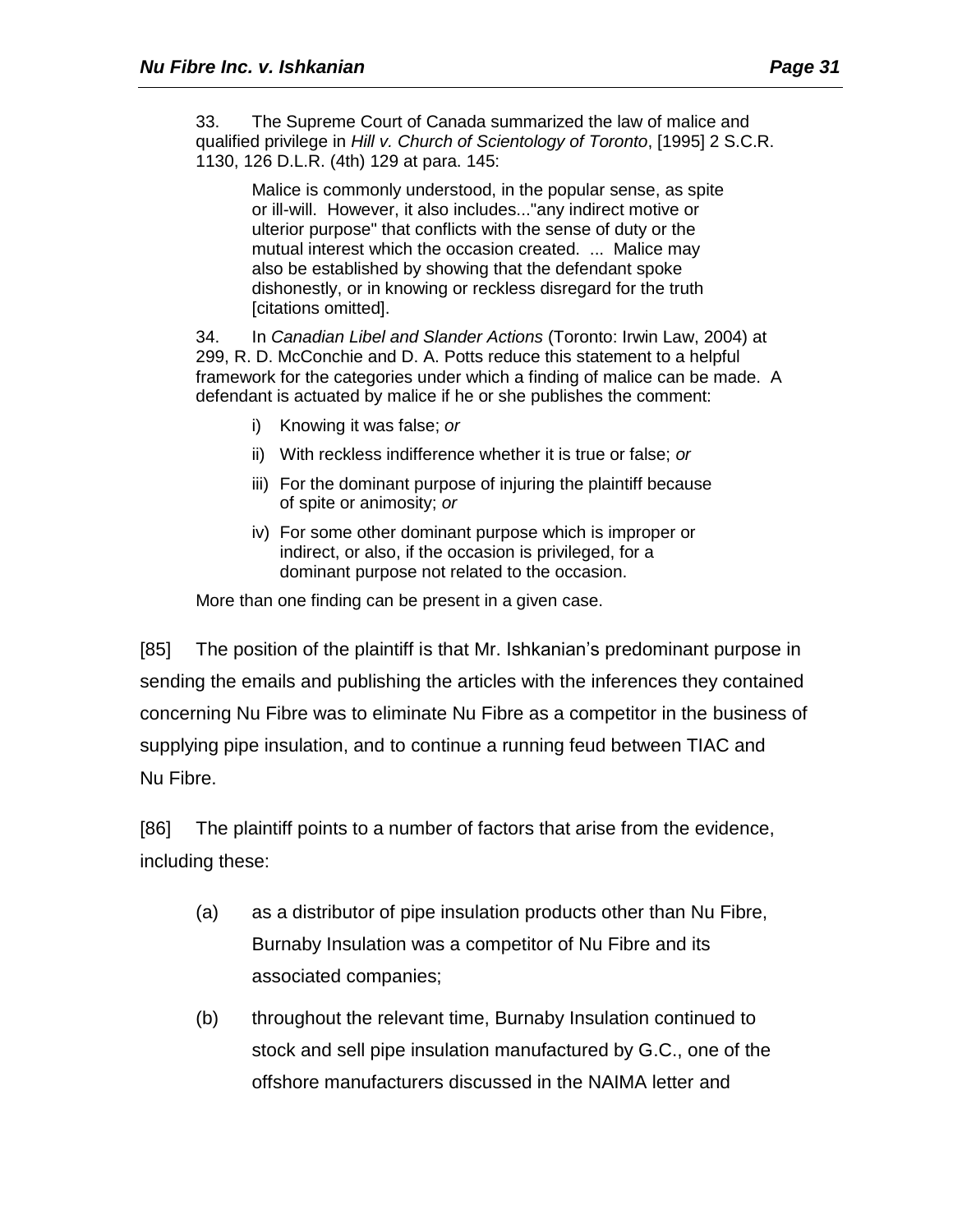tested in the Hart report. This suggests, the plaintiff submits, that Mr. Ishkanian did not have a real concern about the use of these products since he was selling one of them and did not withdraw it;

- (c) on a number of occasions, Nu Fibre and/or its associated companies, attempted to become members of TIAC and publish advertisements in the TIAC Times, and were rebuffed;
- (d) Mr. Ishkanian knew or ought to have known that Nu Fibre Tek Pipe was certified to the C 547 standard by Intertek, yet published communications that suggested otherwise; and
- (e) Mr. Ishkanian knew or ought to have known that the marketplace form of testing conducted by Mr. Hart for NAIMA was not relevant to certification and did not provide an appropriate basis for comparing insulation manufactured offshore with insulation manufactured in North America; the words he published, however, suggested otherwise.

[87] As noted in *Brown* at 16-23, malice is essentially a state of mind, and relates to the state of mind of the defendant at the time of the publications in question. Mr. Ishkanian was cross examined at length. I am unable to find that he acted maliciously in any proper sense of that word. He may have been careless to some degree, and guilty of tunnel vision. But the evidence does not establish that his primary or predominant motive in publishing the defamatory words was anything other than communicating what I find were genuine concerns about the potential for harm arising from lack of appropriate standards and certification, especially in relation to products manufactured offshore. As someone who had been involved in the industry for many years, and was active in industry associations, such concerns would come naturally to him. His discussion with the government led him to conclude that any changes would have to be industry-driven, rather than government-driven; hence his emails and articles.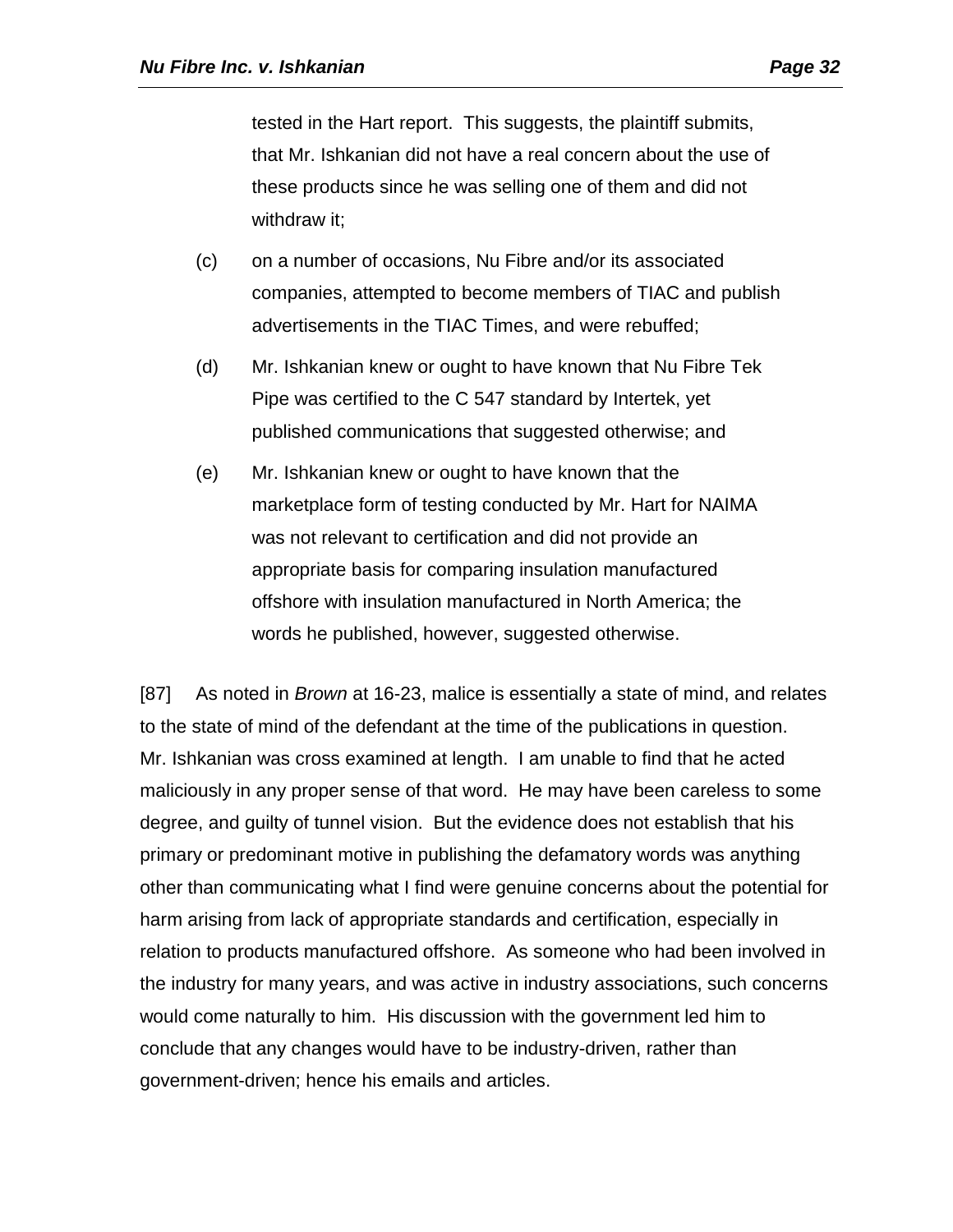[88] Undoubtedly Mr. Ishkanian could have pursued these concerns in a manner that did not give rise to defamatory inferences concerning the products of Nu Fibre. But it must be remembered that these were inferences. Nowhere did he state explicitly that Nu Fibre's product was inferior, or that it lacked proper certification. Moreover, he did not select Nu Fibre as a subject of concern; that was done by NAIMA.

[89] There is no doubt that Mr. Ishkanian knew, and expressly stated (as quoted in the articles) that the proper form of testing for certification to the C 547 standard involved collecting samples for testing at the production facilities, which was not the sort of testing carried out by Mr. Hart. But that is not to say that the result of Mr. Hart's testing is could not properly give rise to concern. Consequently, while I am able to find a lack of clear thinking on Mr. Ishkanian's part, I do not find this to be evidence of a predominant motive that would qualify as malice. Indeed, if he truly had been motivated by malice, one might expect that he would have left that part out, and would not have deleted the manufacturers' names from the TIAC Times article.

[90] I reject the contention that his concerns are shown to have been hollow by the fact that Burnaby Insulation continued to sell G.C. products. Mr. Ishkanian was consistent in pursuing those concerns from at least 2007 and was personally responsible for sending a sample of G.C.'s product for testing by NAIMA. Moreover, as he pointed out to the senior policy adviser at the Ministry of Energy, Mines and Petroleum Resources, no code or regulation required pipe insulation to be certified to any particular standard in order to be sold in British Columbia.

[91] With respect to the differences between the parties concerning advertising in the TIAC Times and membership in TIAC, there were two sides to that story, and the evidence does not support the contention that any ill feeling arising from or leading to those differences motivated Mr. Ishkanian in taking the steps he did that led to the publication of the defamatory words.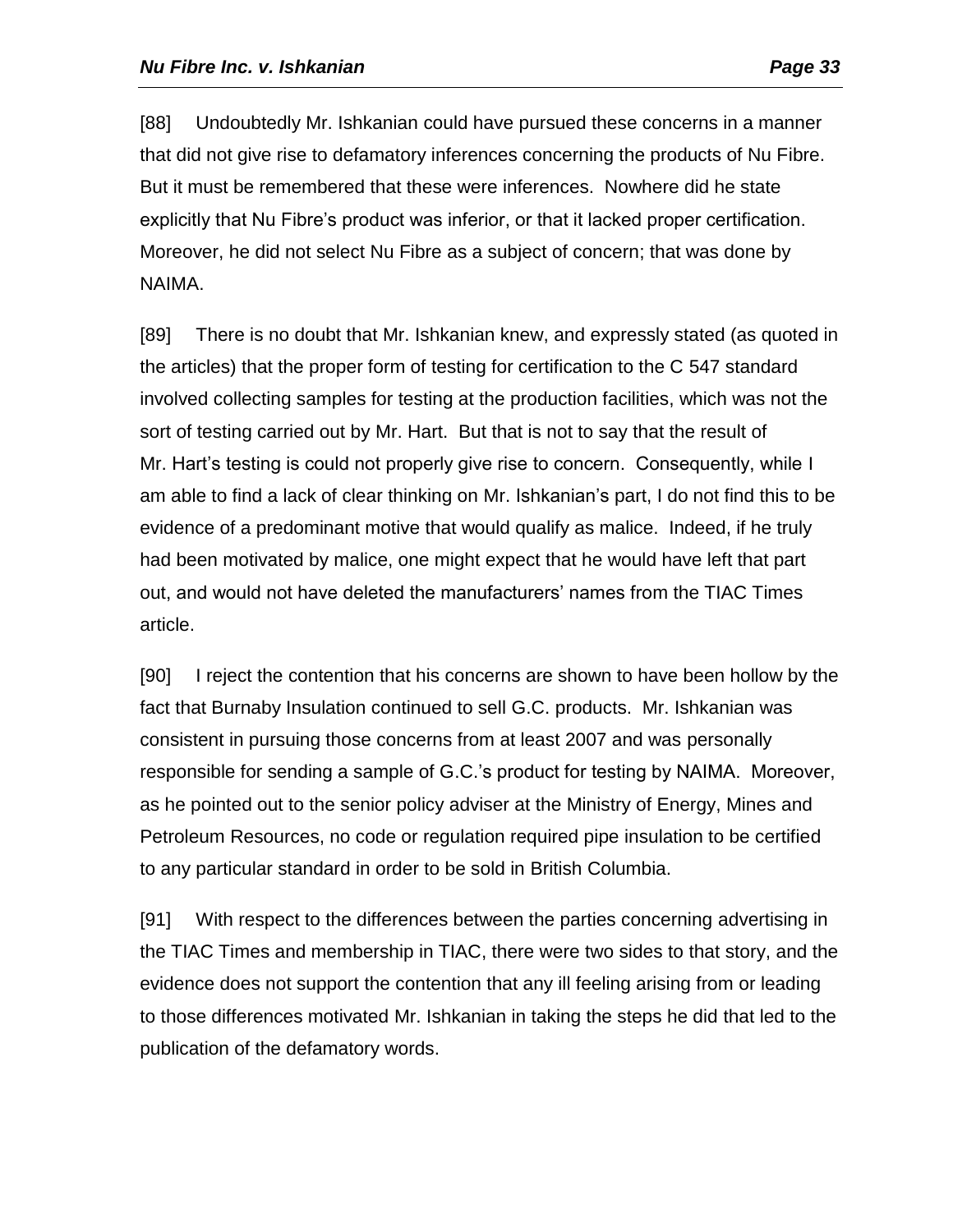[92] It follows that the plaintiff has not satisfied the burden on it of establishing that the defendants were actuated by express malice in publishing the words of which it complains. The defendants are accordingly entitled to the benefit of the defence of qualified privilege, and the action must be dismissed.

[93] It is therefore unnecessary for me to consider the defences of fair comment and responsible communication, or whether the plaintiff's settlement of its claim against the former defendant Reed Construction Data Inc. doing business as the Journal of Commerce effectively released Mr. Ishkanian and TIAC as joint tortfeasors in relation to the publication of the Journal of Commerce article.

[94] Now that the parties have the advantage of the findings I have made, it would seem to me proper that any continuing publication of the TIAC Times article on that journal's website or elsewhere should be terminated immediately. This is not a direction; but I observe that the failure to do so in view of my findings would suggest bad faith.

# **CONCLUSION**

[95] The plaintiff was defamed in two emails sent by the defendant Ishkanian and in two articles, published in the Journal of Commerce and the TIAC Times, for the publication of which the defendants are responsible.

[96] Although the defendants failed to justify the defamatory meaning of the words of which the plaintiff complains, they did establish that the emails and the two articles were published on an occasion of privilege.

[97] As the plaintiff has failed to prove that the defendants were motivated primarily by malice, the finding that the words were published on an occasion of privilege provides a complete defence to the claim.

[98] The claim is accordingly dismissed. I am minded, however, to deprive the defendants of the costs to which they would otherwise be entitled, and to make no award of costs. *Upton v. Better Business Bureau of Mainland British Columbia*